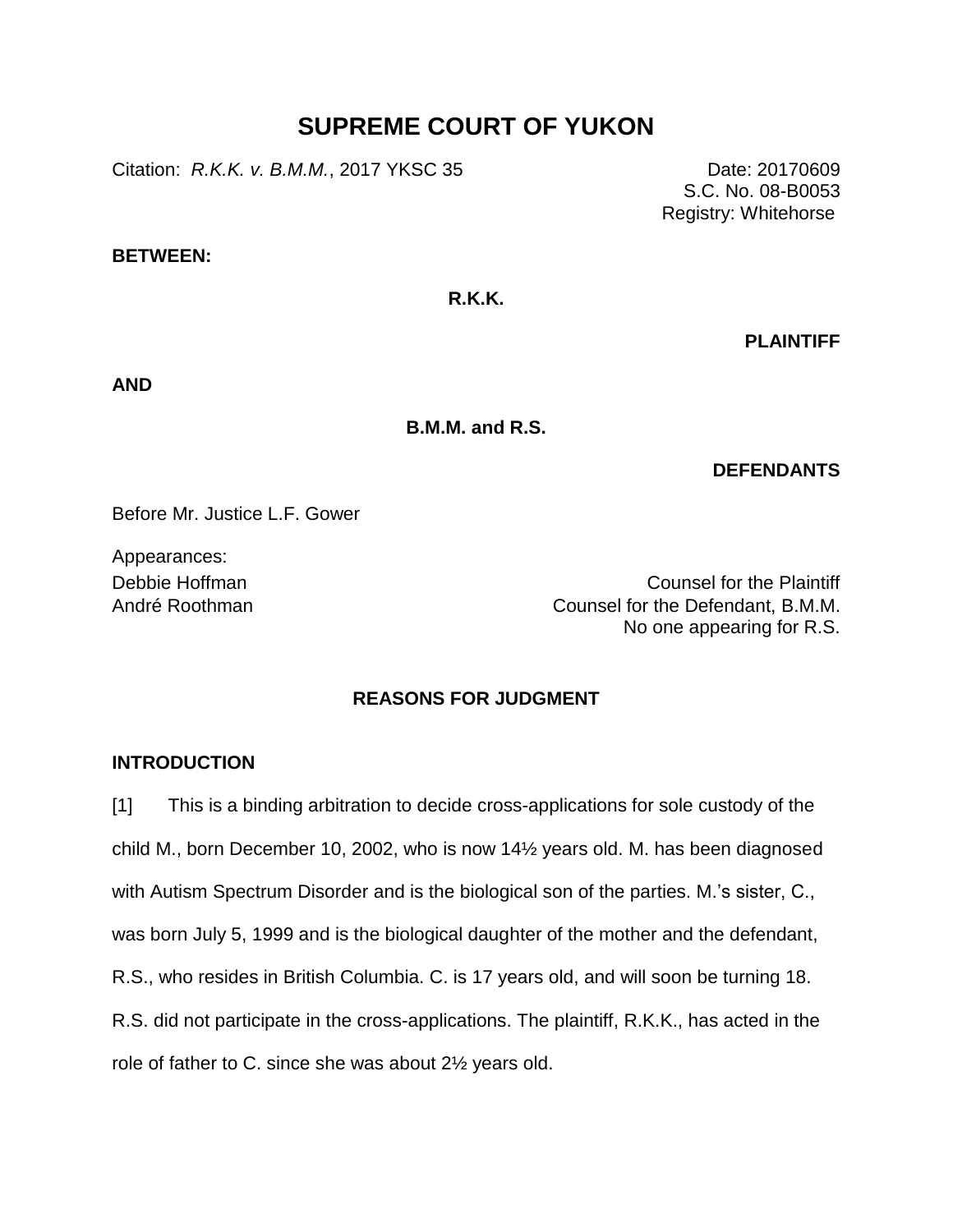[2] The plaintiff father and defendant mother began living together in approximately November 2001 and separated in July 2005. The separation occurred because the mother began a new relationship with S.R., with whom she currently resides. In April 2007, the father began a relationship with C.S., who has a teenage son, L. Communications between the parties became extremely strained soon after the separation.

[3] For a long period of time after the separation, M. and C. alternated their residency between the father's home and the mother's home on a week on, week off basis.

[4] The father commenced this litigation in November 2008. On April 29, 2009, I ordered that the parties share interim joint custody of M. and C. and that the week on, week off alternating residency continue.

[5] On January 11, 2010, I made an order following a case management conference, confirming the *status quo* and ordering, among other things, that a reassessment of M.'s autism be done by a private assessor. I further ordered that the parties choose a mutually agreeable assessor by no later than February 28, 2010. The order also specified that, in the event the parties could not agree upon an assessor, "or any other joint decision that must be made by [them] for the Children", they were required to attend binding judicial arbitration with a judge of this Court to decide the question.

[6] Because the parties were unable to communicate effectively, they were unable to agree upon a private assessor for M. However, they did not return to court for binding judicial arbitration until these cross-applications were filed in May 2017.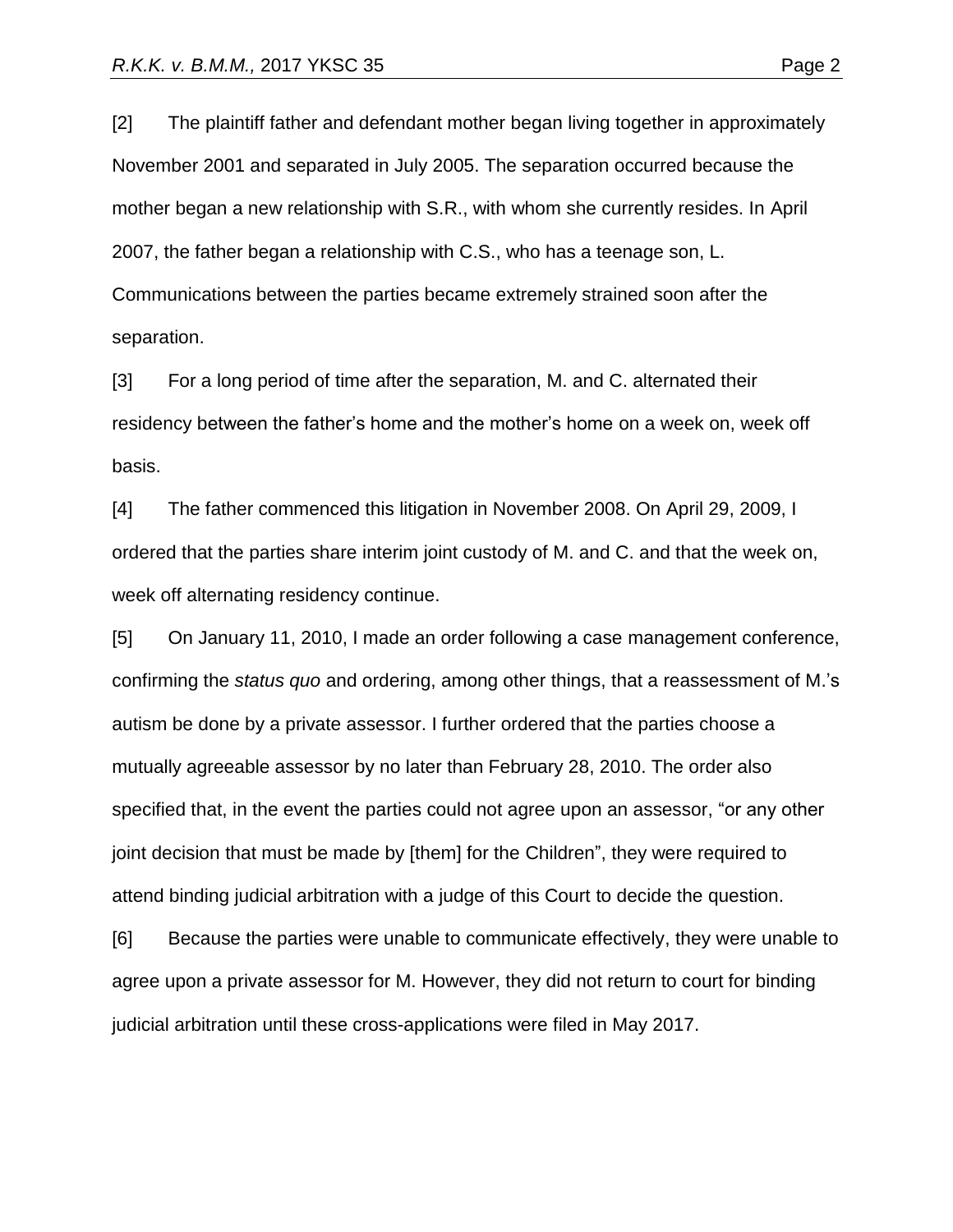[7] Previously, on April 14, 2015, the mother consented to the father having sole custody and residence of C., with access to the mother only in accordance with C.'s wishes.

[8] One of the items sought by the mother in her current application was an order that M. be assessed at the Centre for Autism and Related Disorders ("CARD"), which, according to the mother, is the largest diagnostic facility for assessing autism in the United States. The branch which the mother plans to have M. assessed at is in Woodland Hills, California. The multifaceted assessment is expected to cost \$1,800 USD, plus the cost of transportation and accommodation. The father initially opposed this, preferring to have M. assessed in Whitehorse or Vancouver. However, the mother has since offered to cover all of the travel and accommodation expenses for M. to attend this assessment. She also agrees that M. can be taken to the assessment by the father, but that she will be present and will participate in the process, to the extent that the assessors permit. On this basis, the father has withdrawn his objection and has agreed to take M. to CARD for the assessment, providing this does not involve M. missing a significant amount of school. Accordingly, I understand the parties are presently engaged in making the necessary arrangements to have M. assessed in the latter part of this coming summer school vacation, as he will be on vacation in Europe with his father's family for the first half of the summer break.

[9] For clarity, and to avoid further disagreement between the parties, I did not understand the mother's offer to include covering the father's transportation and accommodation costs. Rather, I assume the father will cover his own costs in that regard.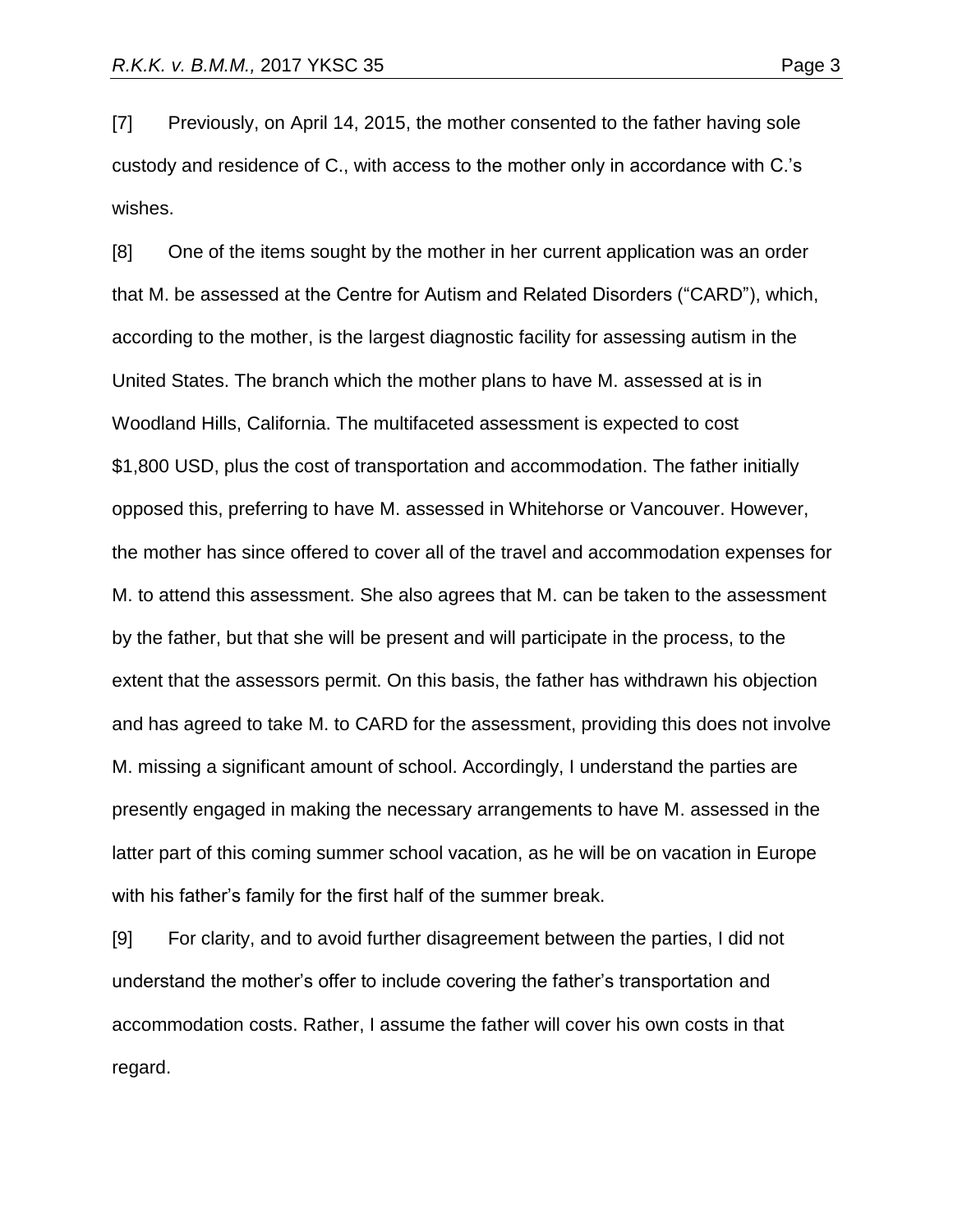[10] With the assessment issue resolved, the principal remaining issues are: (1) which parent should be granted sole custody of M.; (2) what M.'s residential schedule should be (I will address the father's proposals for shared holiday time under this issue); and, (3) whether the mother should be required to repay the funds she withdrew from C.'s Registered Education Savings Plan ("RESP"). There was a fourth and final issue on the father's notice of application, which neither counsel addressed at the hearing. That is whether the parties shall share equally the cost of counselling and/or play therapy services for C. and M. With a view to minimizing future conflict between the parties, I propose to address that issue on my own motion at the end of these reasons.

#### **ANALYSIS**

#### *Issue #1: Which parent should be granted sole custody of M.?*

[11] There have been numerous applications before me over the years starting from late 2008, when this action was commenced and I have rendered a number of decisions on various issues. Accordingly, I am familiar with the history of this high conflict litigation. Further, the parties have each filed nine affidavits to date.

[12] Both parties agree, as does Ms. Evelyn Wotherspoon, the author of the "Voice of the Child Report", dated March 13, 2017 (the "Report"), which I will discuss next, that joint custody is not a viable option in this case, because of the high degree of conflict.

[13] There are a number of points of disagreement between the parties, some historical and some more recent. Counsel for the parties spent a good deal of time going through these flashpoints in the conflict over the two days that the crossapplications were argued in front of me. I do not propose to deal with each of those issues. In many cases, the evidence is conflicting and there has been no cross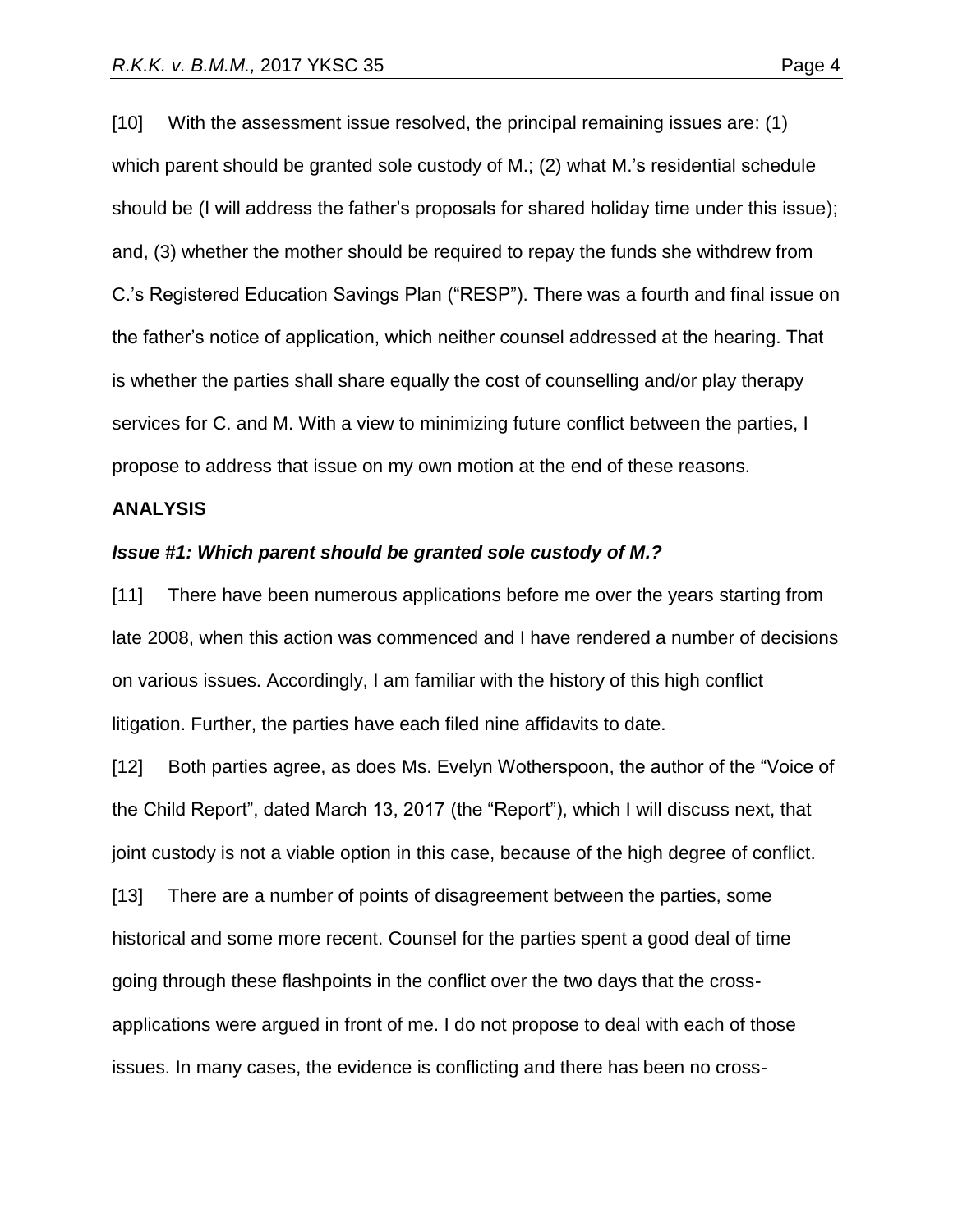examination on affidavits, although there was an examination for discovery of the father done several years ago.

[14] Suffice it to say that, at times, both parents have regrettably acted inappropriately, impulsively, and in a less than admirable fashion. Little would be served by a painstaking chronicling of those disagreements here. Both parties were present at the recent hearing and both will be familiar with the arguments raised by their respective counsel. Rather, my approach to these reasons will be more minimalist in nature.

[15] Decisions on sole custody are among the most difficult that a judge can be asked to make. That is particularly so in this case, as I found many of the arguments on both sides to be thorough and persuasive. However, for me, the balance of probabilities tips in favour of the father as the sole custodial parent because I feel he is more likely to put M.'s best interests ahead of his own, and to attempt to facilitate a healthy relationship between M. and his mother, whereas I have some significant concerns that the mother will be unable to do so. Before I get into my specific reasons for coming to this conclusion, I want to make a brief reference to the Report prepared by Ms. Wotherspoon, which has been referred to extensively by both counsel in this hearing.

#### *Ms. Wotherspoon's Report*

[16] As the parties are well aware, Ms. Wotherspoon is a social worker registered to practice in the province of Alberta. She has a Master's degree in social work. In anticipation of these cross-applications coming before me for binding judicial arbitration, I made a decision on November 21, 2016, upon the mother's application, recommending that a child lawyer be appointed to represent M. for the purpose of obtaining his views and preferences on the issues of custody and residence.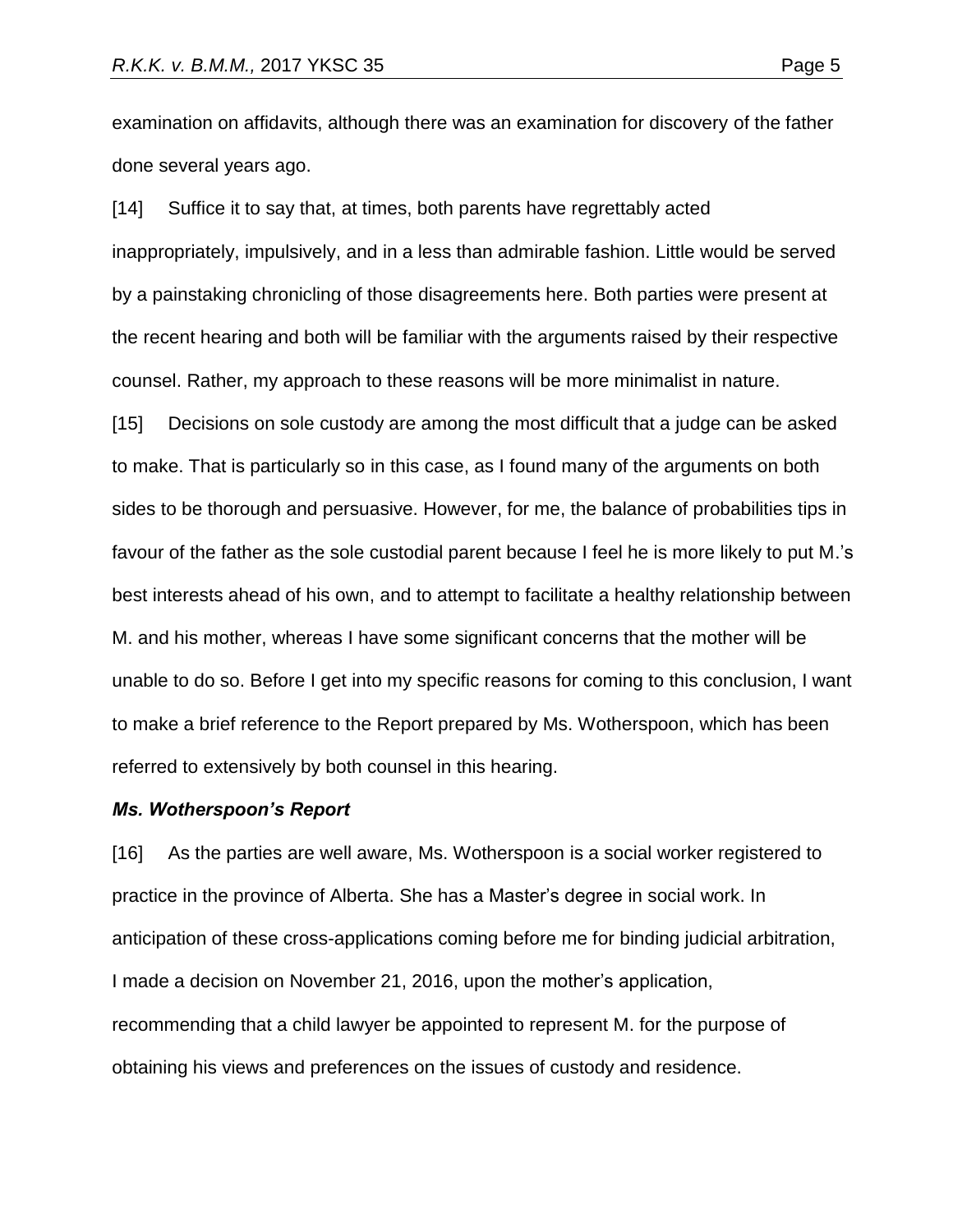Unfortunately, neither counsel were able to find a lawyer within the family bar in Whitehorse who was able to take on this role. Accordingly, having been advised that Ms. Wotherspoon was available to provide an alternative means of putting M.'s views and preferences before the Court, and that she had done so in at least one previous difficult and sensitive case, I made an order on January 11, 2017, recommending that Ms. Wotherspoon be appointed to attempt to obtain this information, in lieu of a child lawyer. In conducting her interviews for the report, Ms. Wotherspoon agreed to attempt

to comply with the conditions for the child lawyer which I set out in my reasons cited as *RKK* v. *BMM*, 2016 YKSC 59, which I paraphrase as follows:

- a) Interview M. and report his views and preferences with respect to his living arrangements;
- b) Consider involving Ms. S.R. (a friend of the mother's and an occasional caregiver for M.) in interviews with M.;
- c) M. should be told that he is not responsible for making a custody decision and that he will not be asked to do so;
- d) M. should be told that the Court will not decide based solely on his wishes;
- e) M. should be told that the discussion will be private and that Ms. Wotherspoon will report only what M. wishes to report;
- f) M. may be asked if he was encouraged to say anything in particular in the interviews:
- g) M. should be asked if there is anything he specifically wishes to convey to the Court or his parents; and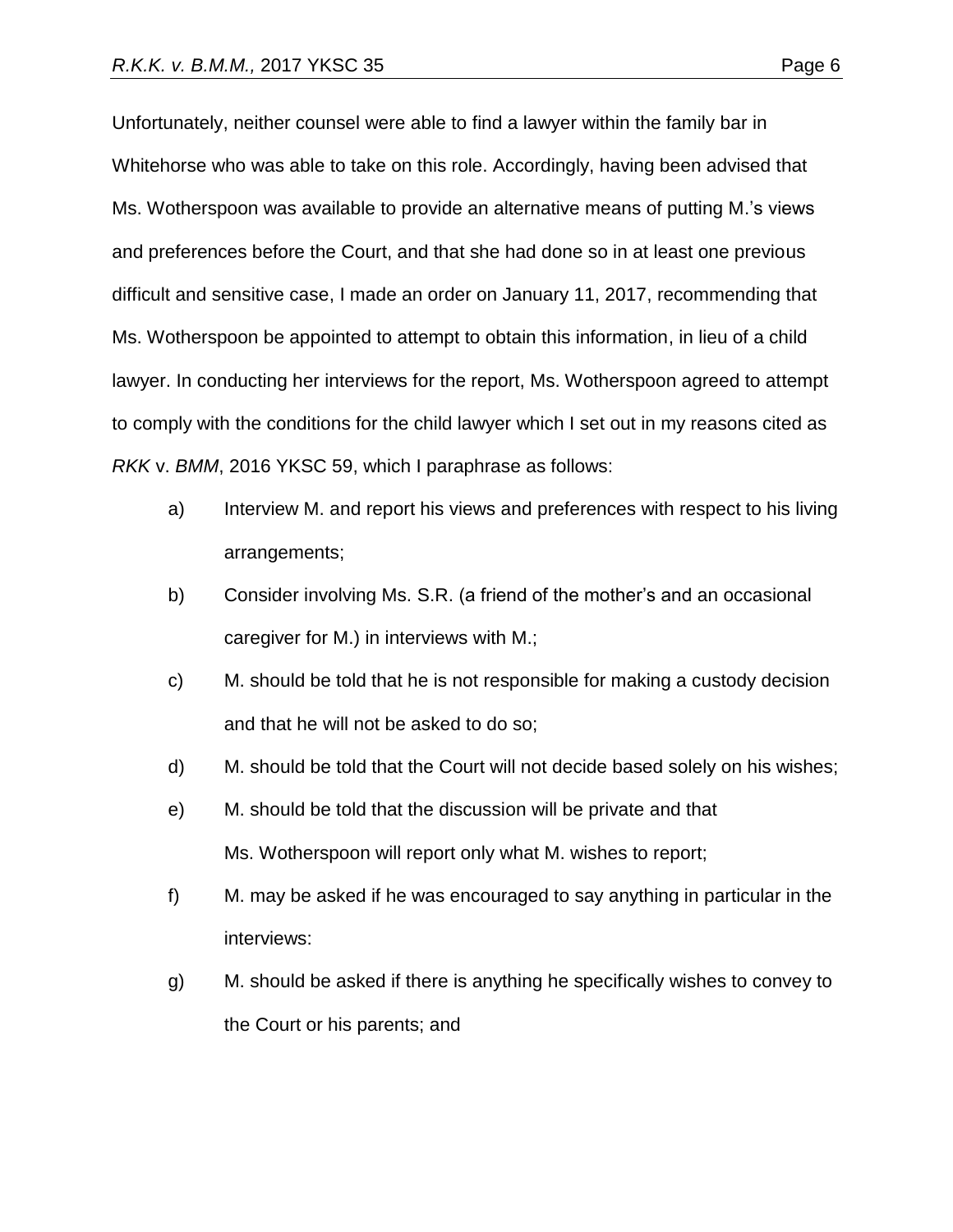h) M.'s statements should be reviewed with him to confirm what may be disclosed.

[17] Ms. Wotherspoon met with M. and C., the parties, and each of the step-parents. She also interviewed Ms. S.R. and J.S. The latter was M.'s educational assistant for several consecutive years in grade school. These interviews included home visits and one visit with M. alone. They were conducted over the period from February 15 to March 13, 2017. Neither party has raised any objection to the methodology used by Ms. Wotherspoon in conducting these interviews and preparing her report.

[18] According to this Report, M. expressed a preference to reside with his mother. However, Ms. Wotherspoon was not confident that M. had the capacity to freely express his views in this regard. I will summarize her reasons for this conclusion briefly:

- 1. M. is sensitive to adult feelings and is eager to please adults.
- 2. M.'s presentation and opinions varied markedly, even when he was interviewed alone, depending on which parent was caring for him at the time of the interview.
- 3. M. consistently sought approval from his mother regarding his behaviour and his statements to Ms. Wotherspoon. Ms. Wotherspoon expressly stated that this should not be taken to mean that M. was coached on what to say by his mother, but it left her with the impression that he was anxious about her reaction to his conversation with Ms. Wotherspoon.
- 4. Ms. Wotherspoon observed that M. was spontaneously affectionate, relaxed, joking, and assertive with his father during her two visits with the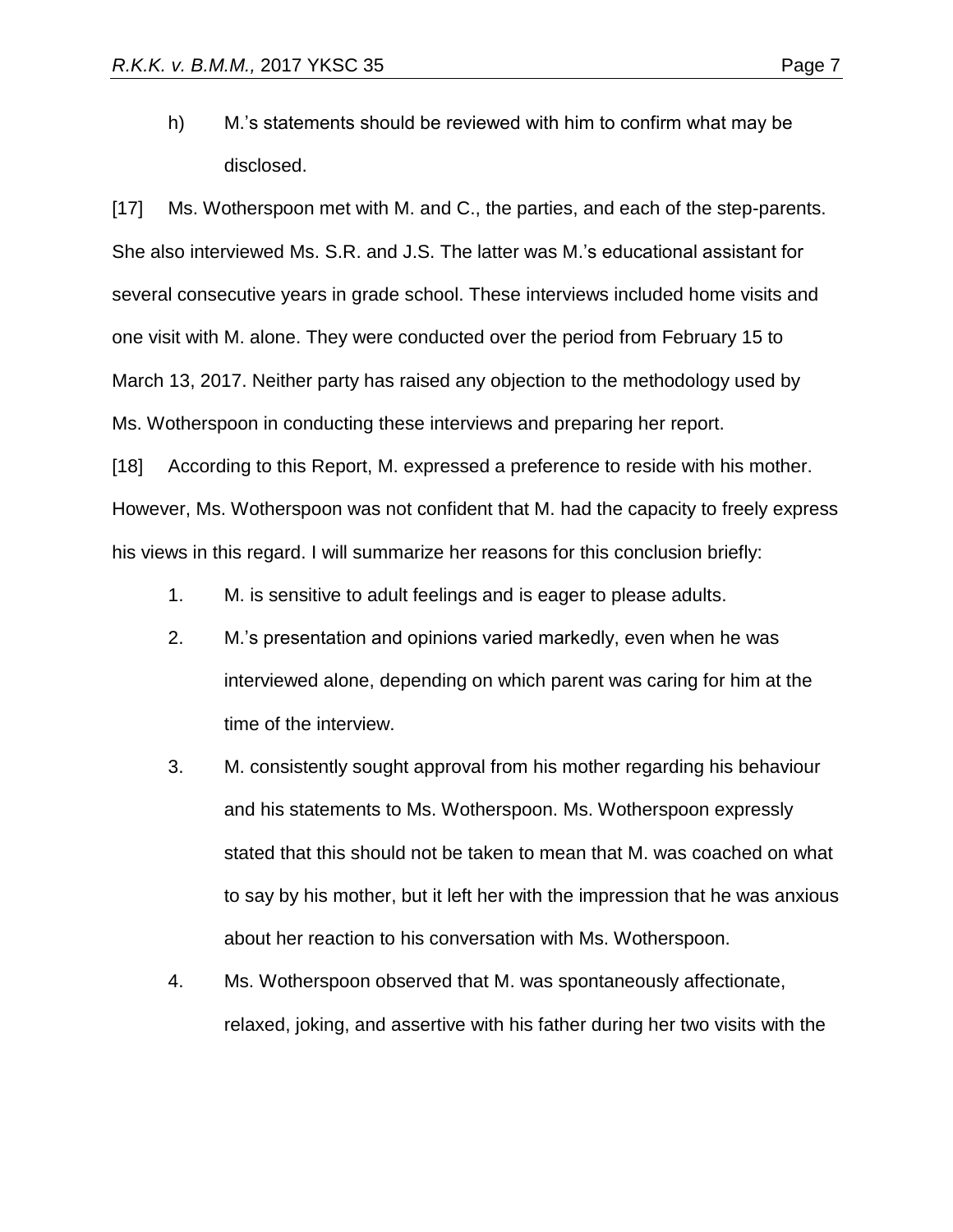two of them. She said this did not match M.'s statements to S.R. that he hated and feared his father and stepmother.

- 5. M.'s statements about his wishes were contradictory and variable.
- 6. It was not difficult to get M. to change his opinion on various issues.
- 7. Ms. Wotherspoon was concerned that M.'s comprehension did not match his expressive language/vocabulary, potentially causing some misunderstandings.

[19] Ms. Wotherspoon agreed with the parents that the level of animosity between them is unhealthy for M. and that the conflict needs to be substantially reduced as an immediate and urgent priority. She also agreed with the parents that a collaborative decision-making structure is likely unworkable.

[20] I will now turn to the reasons why I feel is more appropriate for the father to have sole custody of M. In summary, my reasons turn on my conclusion that, as between the two parents, the father is the one who is more likely to facilitate a healthy relationship between M. and the non-custodial parent. I have little confidence that the mother is capable of acting in a similar capacity.

# *1. "Chooseday"*

[21] The father deposed, that on November 22, 2016, the day after I ordered that the child lawyer be appointed for M., he came back to the father's house after having been at the mother's home, saying that "Chooseday" is coming.<sup>1</sup> When the father asked M. what he meant by that, he said that is the day when he gets to tell the judge which house he chooses to live at. The father described M.'s demeanour during this

 $\overline{a}$  $<sup>1</sup>$  Father's Affidavit #9, paras. 32 and 33.</sup>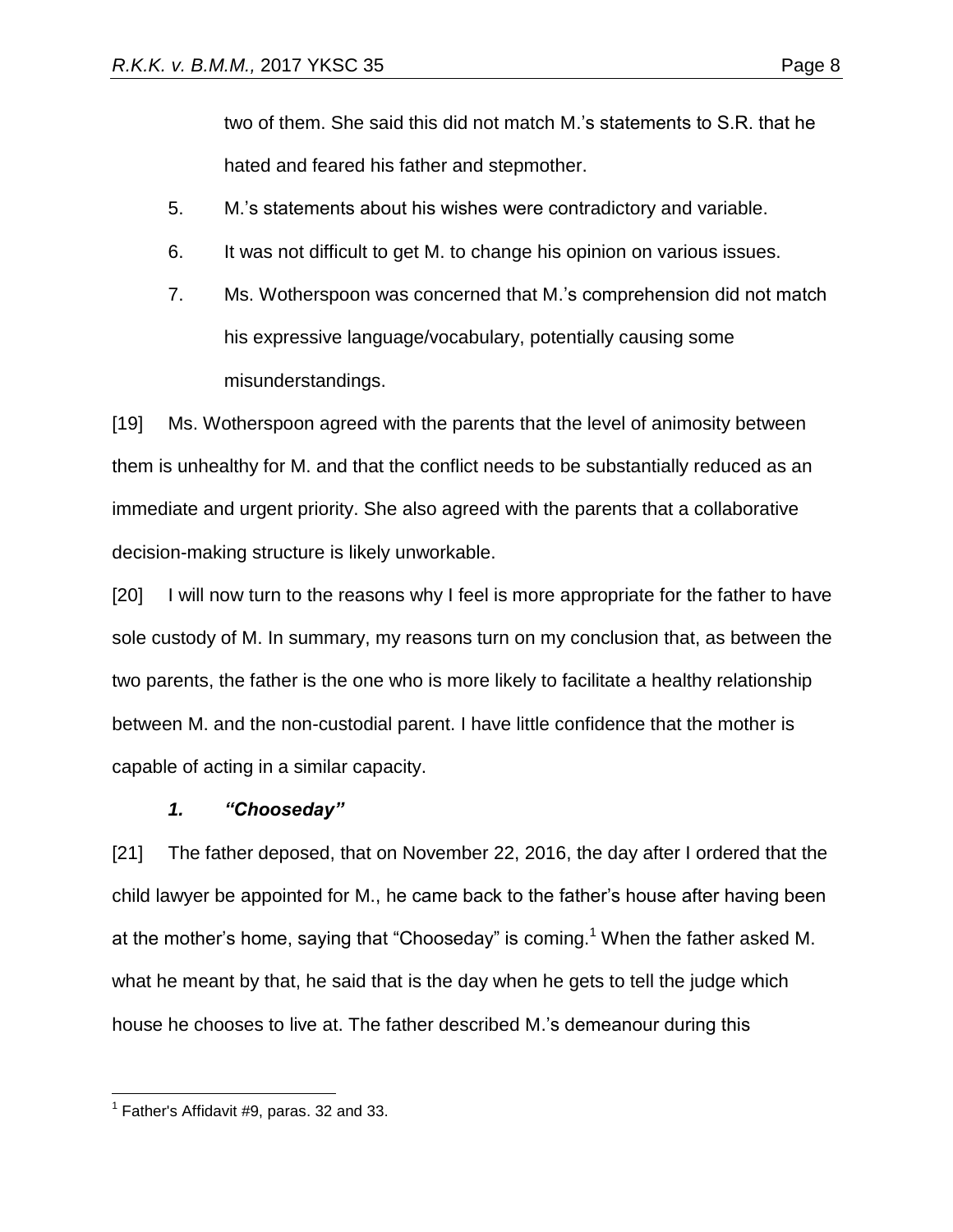he would get more rest and eat better at his mom's house.

[22] The mother denies any responsibility for having put this idea into M.'s head. She deposed as follows<sup>2</sup>:

> Chooseday is a term the plaintiff coined. I made it clear to both of my children they were not choosing between us. In the case of [C.], I said she was choosing a primary residence for stability, not whom she loved, and that we would not prevent her from spending meaningful time with the plaintiff. In the case of [M.], I made no such characterization. The plaintiff has used the term in interviews and conversations. **I have never uttered the term to anyone involved in this matter.** Chooseday was a term used extensively in the [K.] household in an attempt to manipulate [M.] in the months leading up to Ms. Wotherspoon's visit… (my emphasis)

I am unable to accept that these statements are likely true.

[23] First, the mother has given contradictory evidence about whether she made C.

choose between her home and the father's home in the months leading up to the

change of custody confirmed by the consent order on April 14, 2015. In her email to the

father dated December 1, 2016, the mother admitted that she had "insisted" that C.

choose a primary residence at that time. $3$  Further, in an email to C. dated January 2,

2015, the mother stated<sup>4</sup>:

… If you choose to stay with [the father], he will have sole custody of you. If you choose to stay with us, we will seek sole custody. We are in the process of making this change official and legal… (my emphasis)

Still further, in an email to C. dated December 16, 2016, the mother wrote<sup>5</sup>:

 $2$  Mother's Affidavit #9, para. 34.

<sup>3</sup> Mother's Affidavit #9, Exhibit N, p. 29.

<sup>4</sup> Mother's Affidavit #8, Exhibit M, p. 41.

<sup>5</sup> Mother's Affidavit #8, Exhibit M, p. 42.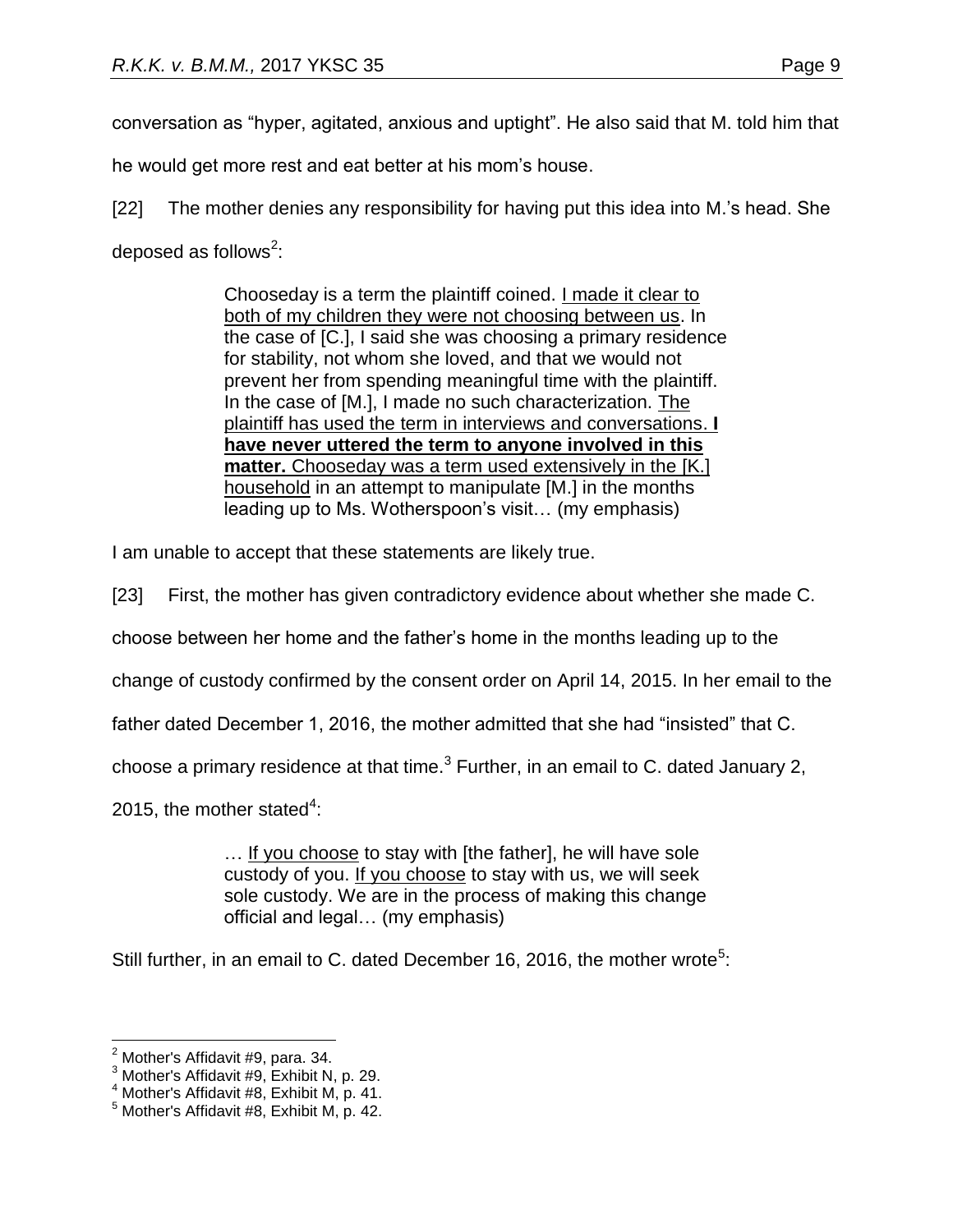...I feel your life and your grades reflect you made a poor choice, and I believe you responded to bribery over our care for you…

…

And I would encourage you to stop blaming me for all of your issues and problems. I think if you really want to move past this, you need to realize that we asked you to choose in order to stabilize you and get you through school… (my emphasis)

[24] Secondly, given the relative lack of communication between the parties, I find it improbable in the extreme that the mother would know that the father "has used the term [Chooseday] in interviews and conversations". In a similar vein, I completely fail to understand how the mother would know that "the term was used extensively in the [father's] household". She simply would have had no source of information in that regard. She has not been on speaking terms with C. for quite some time, since the father acquired sole custody of C. Nor is there any suggestion that the mother obtained this information from M.; and, in any event, it would have been inappropriate for her to involve M. in this way.

[25] Thirdly, Ms. Wotherspoon reported that M. said it was the mother who told him about "Chooseday"<sup>6</sup>:

> I asked [M.] what 'Chooseday' meant. He said, "*it's the day you choose where you want to live, one place*." I asked [M.] who had told him about Chooseday, and he replied, "*My mom. She said it's coming up pretty soon*." I asked him how he felt about Chooseday and he said, "*I'm okay with it*." He told me that he chose his mother's house. I reminded [M.] that the Judge would make decisions and would think about many things, not just what [M.] chose. [M.] asked why he was the only one getting into trouble and I wondered if he meant 'why am I the only one who has to choose'… (my emphasis)

 6 The Report, para. 37.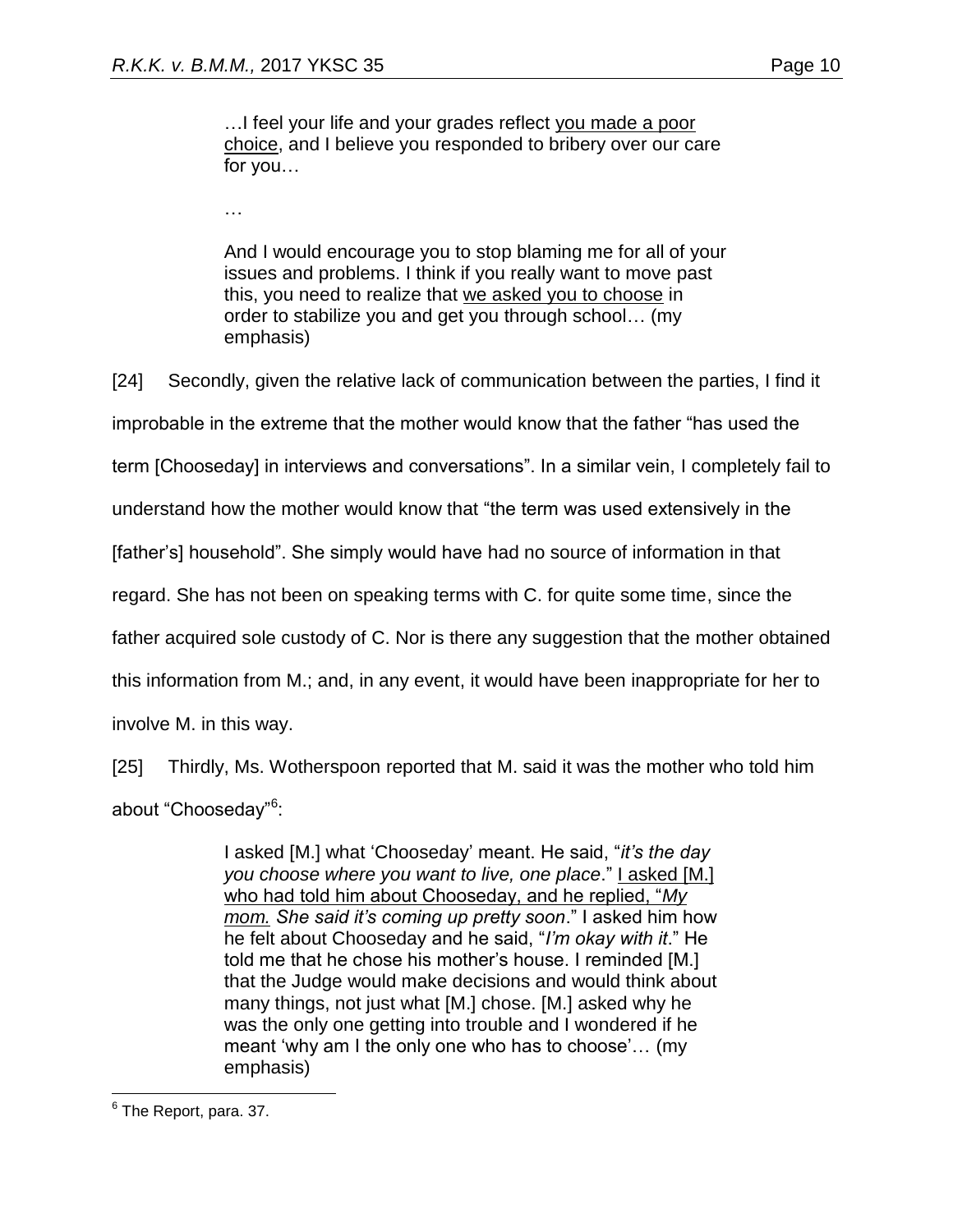[26] Fourthly, in an email to the mother dated December 1, 2016, the father stated<sup>7</sup>:

[M.'s] behaviour and mood are a direct result of your conversation about "Choose Day", that is the day he will have to choose which house he lives in, a concept raised by you shortly after our last court appearance…

Interestingly, the court appearance the father is referring to here is the one where the mother applied for an order recommending the appointment of a child lawyer in order to obtain M.'s views and preferences on the upcoming cross-applications for sole custody. The mother was successful on the application and I conclude it is likely that the mother did have the conversation alleged by the father because of this fact. In other words, I find that the decision on the child lawyer is circumstantial evidence making it more likely that the mother spoke with M. soon after about his ability to choose where he would like to live. More importantly, although the mother included the email in her own affidavit, she did not expressly deny the truth of its contents.

[27] For these reasons, I conclude that it is more likely than not that the whole concept of "Chooseday" emanated from the mother. As a result, I find that she was not truthful when she denied ever uttering the term to anyone involved in this matter<sup>8</sup>.

[28] It was not in M.'s best interests for the mother to put M. in the position of having to choose between his parents.

[29] The second significant point arising from this conclusion relates to one of the suggestions I made for the child lawyer in my reasons recommending the appointment of same:

> M. should be told that he is not being made responsible for making the custody decision and he will not be asked to do so.

 $<sup>7</sup>$  Mother's Affidavit #9, Exhibit M, p. 28.</sup>

Mother's Affidavit #9, para.34.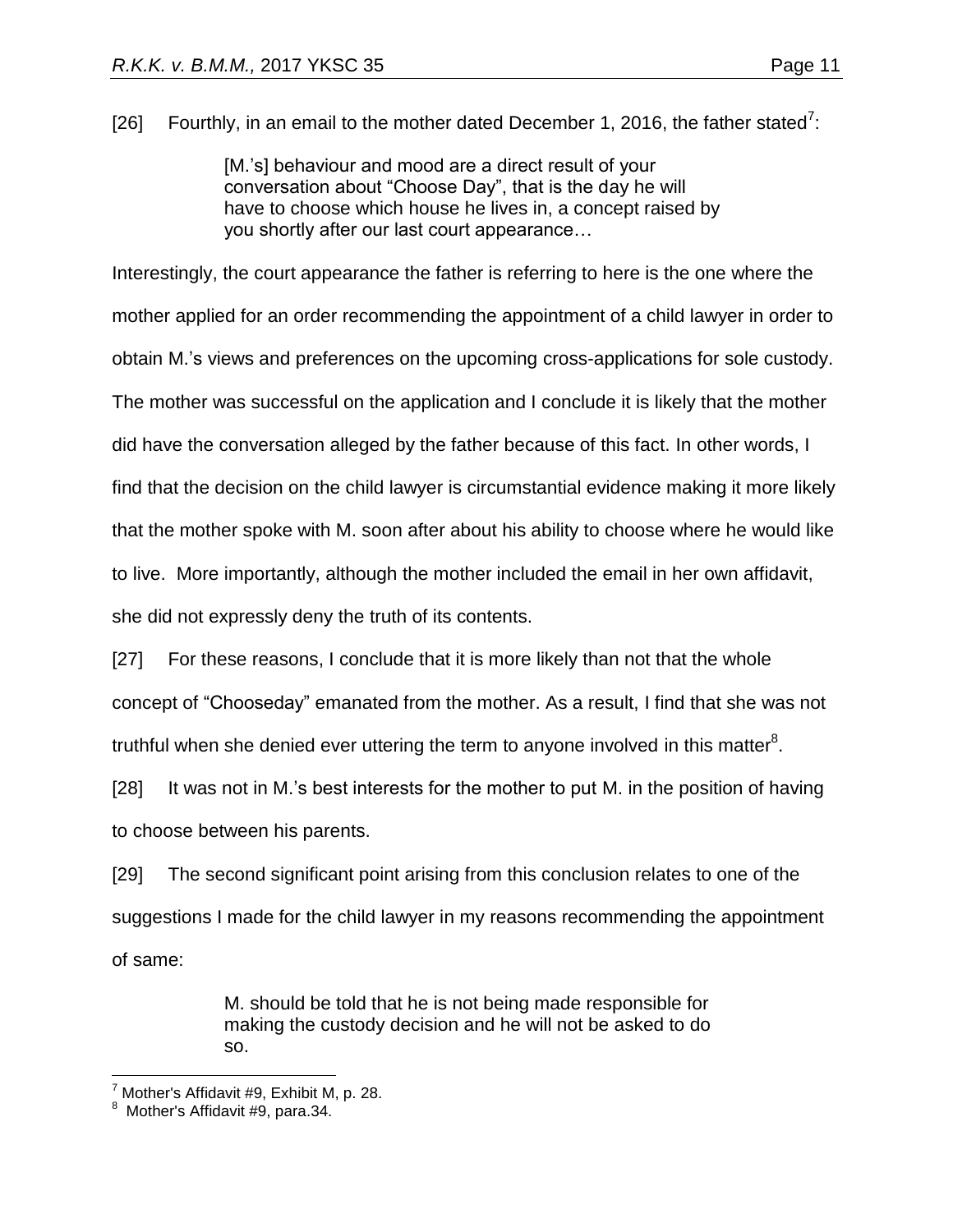It is therefore apparent that the mother was also incapable of complying with this express suggestion. Rather, it appears that the mother was intent on drawing M. into the conflict by giving him the idea that he could choose which parent he would prefer to live with, rather than giving first priority to M.'s best interests. An inability to abide by court directions, or even suggestions, is not a characteristic of a custodial parent who is likely to respect the role of the other non-custodial parent in facilitating their involvement in the child's life.

#### *2. Insisting that C. choose*

[30] I find support and general corroboration for the above conclusion from the evidence relating to C., not only surrounding the change in her custodial status in 2015, but also when she was interviewed in the past by Dr. Posthuma, a psychologist who prepared two custody and access reports for the parties in 2009 and 2010. In the 2010 report, C. said that she wanted to be in the primary care of her mother. However, Dr. Posthuma concluded that C. had "been coached directly and/or indirectly by her mother" in this regard.

[31] I acknowledge that the mother and her counsel have challenged the credibility of Dr. Posthuma, particularly by submitting a report of the mother's own expert, Dr. Koch, who reviewed and criticized Dr. Posthuma's methodology and performed his own personality assessment of the mother. With this countervailing evidence in mind, I make no finding of fact that the mother coached C. prior to either assessment by Dr. Posthuma. Rather, I simply observe that he made that conclusion.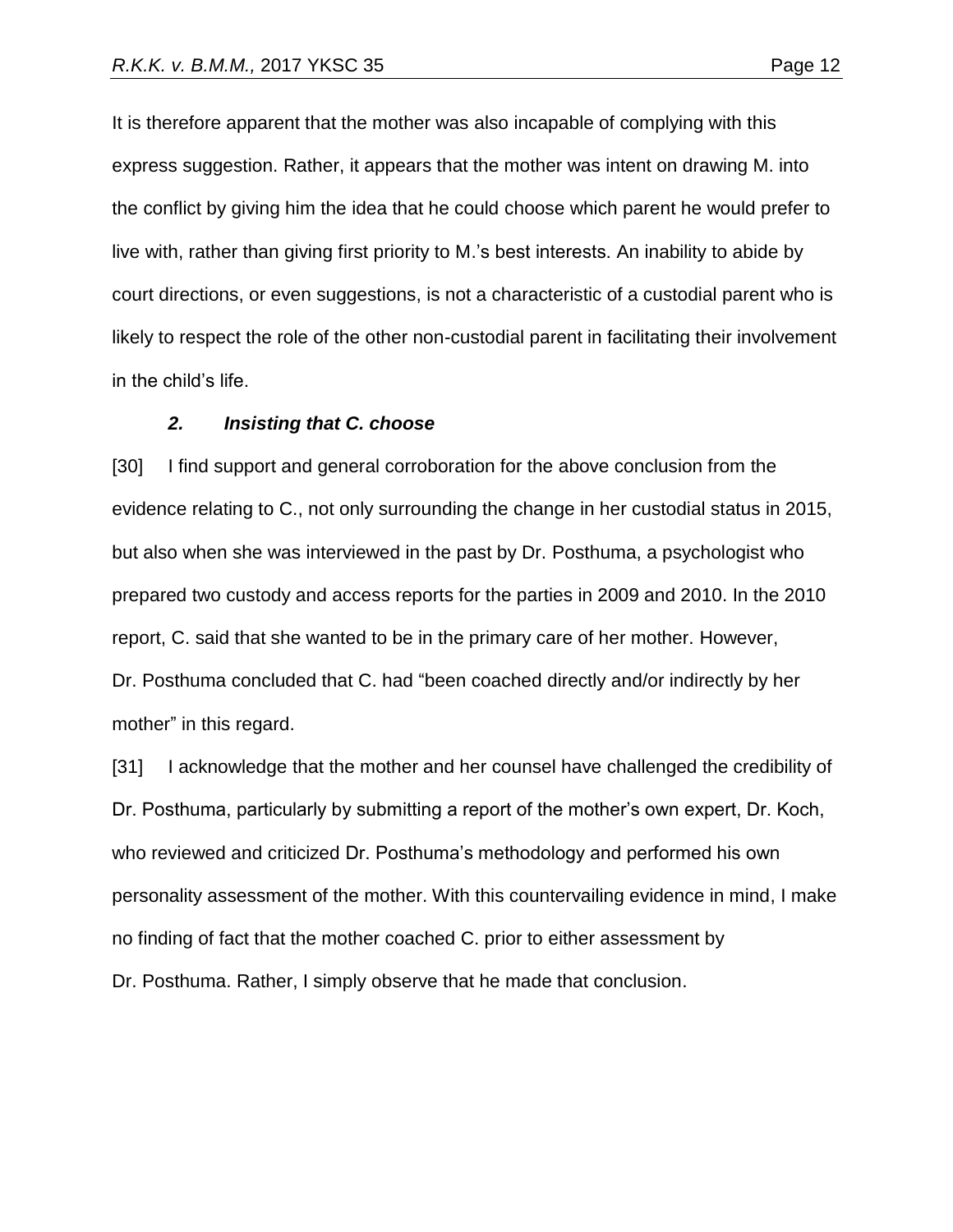[32] In any event, C. clearly indicated to Ms. Wotherspoon that she felt pressured to

take sides in the custody dispute in the past and felt that the same thing may be

happening to M. currently<sup>9</sup>:

[C.] said she was pressured to take sides in the custody dispute in the past. She said, for example that when Dr. Posthuma interviewed her for the assessment, it was a bad experience because she felt compelled to side with her mother. She said, "*I was under immense pressure to make her happy. I'd always agree with everything she'd say about [the father] because, to me it was the only way I could connect with her."* [C.] said she was worried the same thing was happening to [M.]. She said, *"I'm worried that he may be getting influenced in the other house because…when I was little, she used to say rude things about [the father] and it would affect me and how I'd act when I came here [the father's home]. I'm seeing some parallels"* [C.] recognized that [M.] has recently been echoing many of the mean things her mother has said about [C.S., the father's wife]. She said that when [the father] began talking about a trip to Europe, *"all of a sudden, [M. has] got this weird obsession with going to Alberta and nowhere else."* She thought that he might be saying that to please his mother. (my emphasis)

[33] As I noted above, this theme of pressuring C., and involving her in the familial dispute, recurred when the mother was considering granting sole custody of C. to the father. This began in late 2014 and early 2015 when C. was only 14 years old. As I have already indicated, the mother clearly put C. in the position of having to choose which home she wanted to live in. In my view this was totally inappropriate, as it drew C. into the conflict, in much the same way as the mother has apparently recently done with M. One of the unfortunate consequences of the mother having acted in this manner with C. is that the two of them stopped talking to each other for well over a year. It was not until

 9 The Report, para. 18.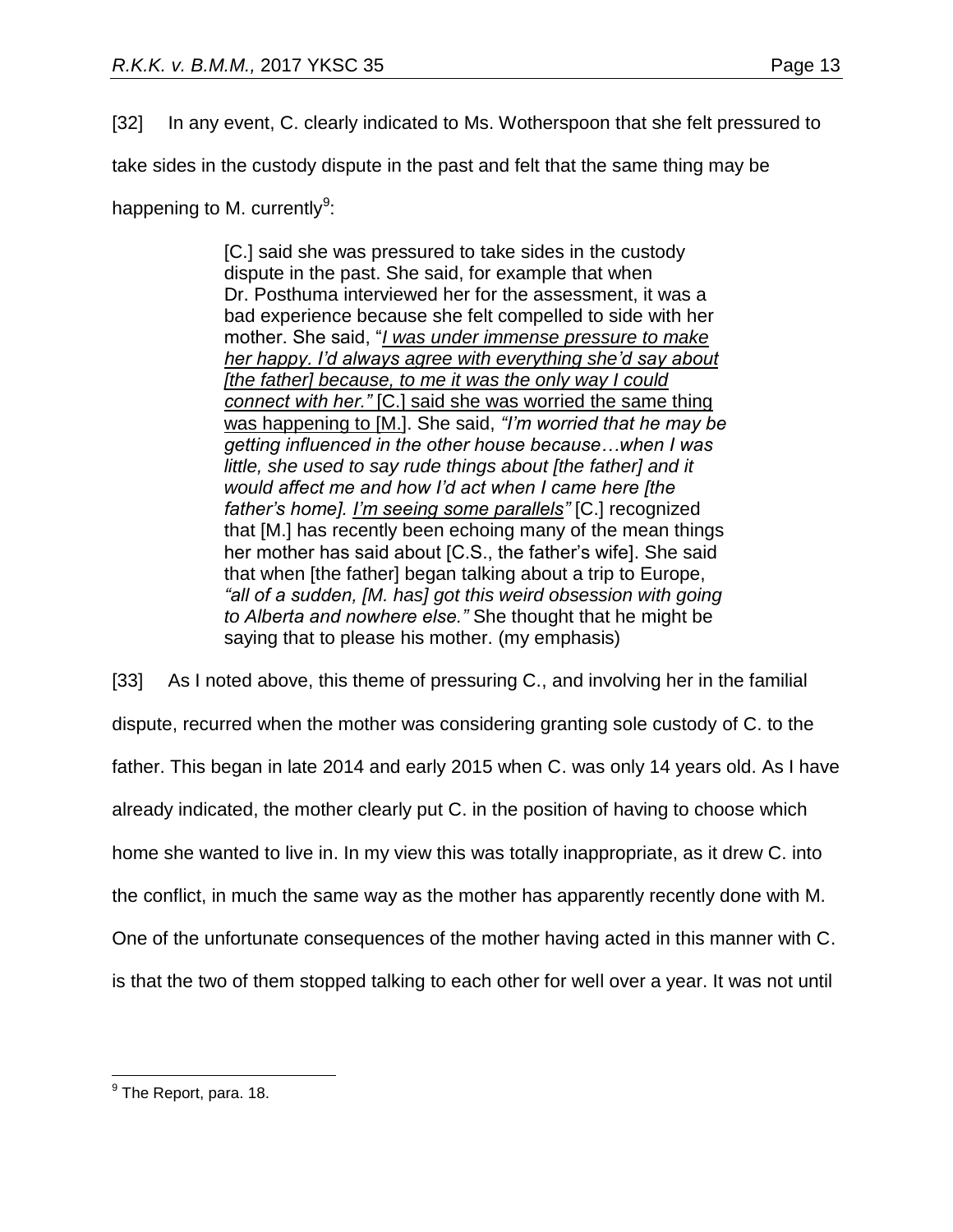December 9, 2016 that C. reached out to her mother by an email, to which the mother

replied in her email of December 16, 2016, which I have partially quoted above.

[34] Interestingly, the mother's response to this breakdown in her relationship with C.

was to blame the father for alienating C. This was canvassed by Ms. Wotherspoon in

her Report and in a manner that suggests Ms. Wotherspoon felt the idea was

conclusory on the mother's part and without any hard evidence to support the theory<sup>10</sup>:

[The mother] believed that [the father] has undermined her relationships with both children from the beginning. [The mother] alleged that [the father] had successfully alienated [C.] so that [the mother] was no longer on speaking terms with her daughter. She said, "*my daughter doesn't speak to me anymore, she is completely estranged from me. [the animosity] plays out through the children."* When I asked [the mother] if the children said things that led her to conclude [the father] alienated [C.], she said, *"I know I'm being alienated. The proof of the pudding is in the eating, right? My daughter is alienated from me - therefore I was alienated. There's been a steady campaign for quite a while."* [The mother] acknowledged that she has been emotional with [the father] at times. She said, *"I'm not going to suggest that I haven't let loose on [the father] before. But this has been a very frustrating and heartbreaking situation… How am I supposed to be not upset when my daughter won't speak to me anymore and thinks I'm crazy?"* (my emphasis)

[35] All this indicates to me that the mother has shockingly little insight into the extent

to which she is responsible for having created the rift between herself and C. Again, that

is not a characteristic of a custodial parent who is likely to respect the role of the non-

custodial parent in the joint upbringing of M.

# *3. Directly involving M. in the conflict*

[36] One of the other consequences of the estrangement between the mother and C.

is that C. has undertaken psychological counselling and psychiatric treatment. The

 $\overline{a}$ <sup>10</sup> The Report, para. 7.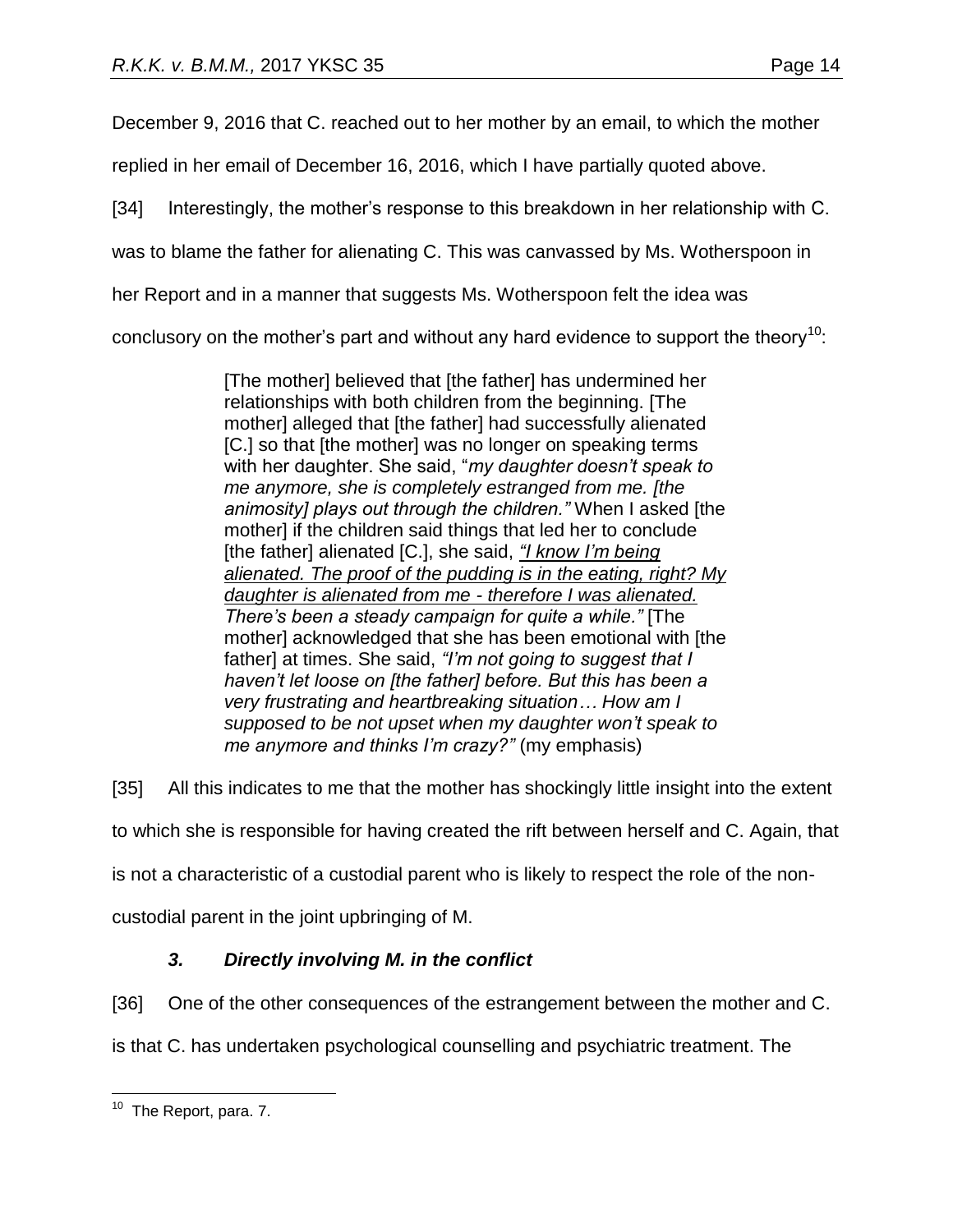father had not informed the mother of the psychiatric treatment, because he was attempting to rebuild a trusting relationship with C., and was vigilant about protecting and respecting her privacy. However, in the course of the exchange of affidavit material in these cross-applications, the mother learned of the psychiatric treatment. In particular, she learned from M. that C. was taking pills from a bottle with her name on it. The mother then recruited M. to write down the name of the pills from the bottle, the next time he had the opportunity to do so at the father's house. However, M. was caught in the act by the father, as the father described to the mother in the following email dated April 26,  $2017<sup>11</sup>$ :

> I walked into the kitchen last night and found [M.] standing at the table, a bottle of [C.'s] prescription pills in one hand and a pencil and the other. When I asked him what he was doing he said he was writing down what the pills were. I asked why. He said after a brief hesitation: "Because Mom wants me to." The guilt and fear and anxiety on his face in that moment of hesitation was heartbreaking. I explained to him (as I am explaining to you now) that [C.'s] personal and medical issues are nobody's business but her own and she will share what she wishes to share when and with whom she chooses. I told [M.] that it was big people stuff and nothing that he need concern himself with and that I would pass that message on to his mother…

[37] The mother did not deny this accusation and acknowledged that, in hindsight, it was "perhaps inappropriate". Nevertheless, I found her response to be defensive and inflammatory. Immediately after deposing that M. told her the pills made C. sleepy and that she frequently skips out of school and lays around all day and then goes to sleep immediately after school, the mother stated $12$ .

> … I could not have asked what the pills were if I had relied on the [father] to apprise me she was even on any pills at all.

 $11$  Father's Affidavit #9, Exhibit D, p.11.

 $12$  Mother's Affidavit #9, paras. 31 and 32.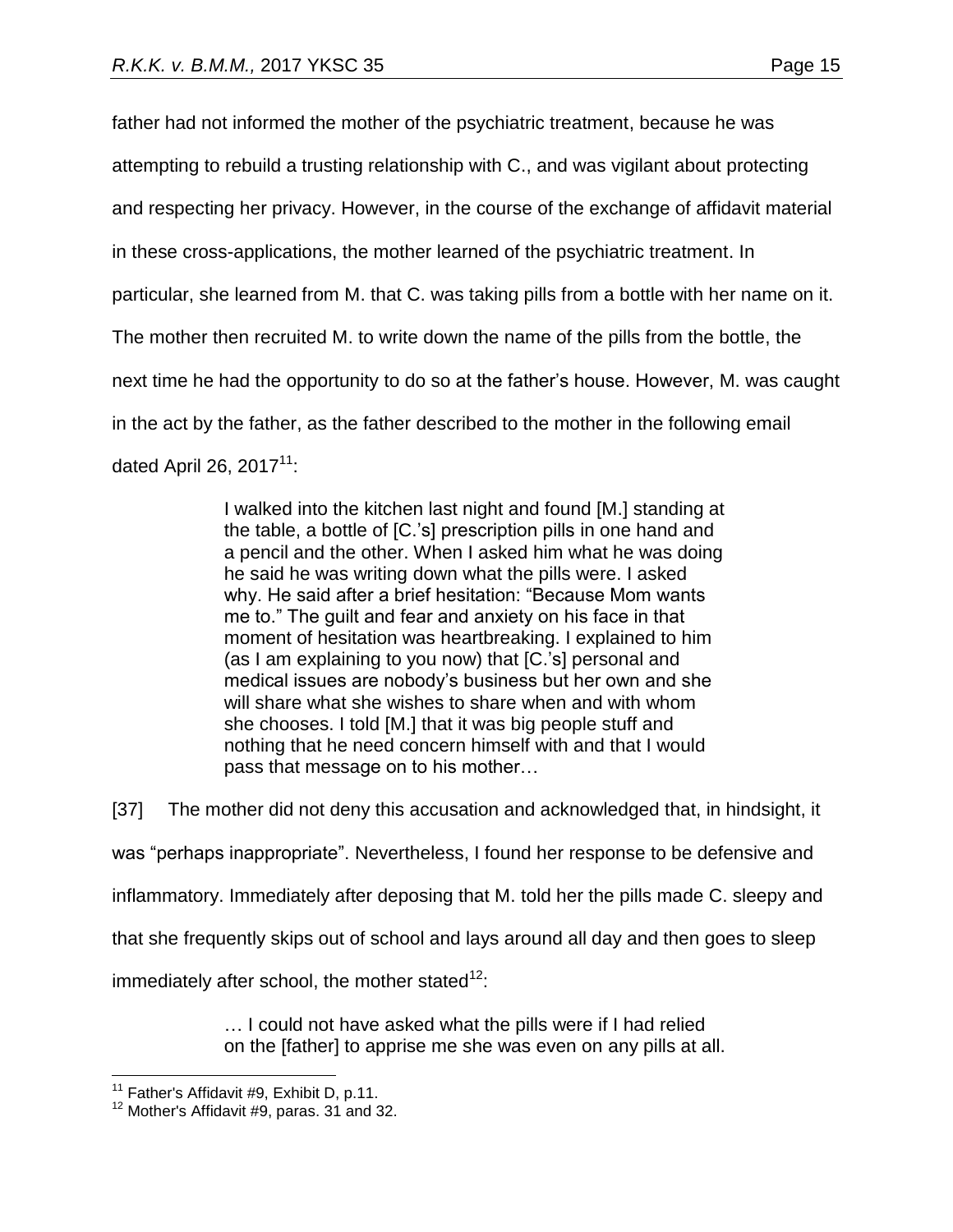In hindsight, it was perhaps inappropriate to ask [M.] to write down the name of the pills, but I acted out of the deep concern that the [father] is over medicating and chemically restraining my child

…[M.] showed no signs of guilt or upset when he returned to us the following Friday. I apologized for putting him on the spot. It seemed to me there was no harm done. (my emphasis)

It is important to remember here that the mother granted sole custody and residence of C. to the father on April 14, 2015. Accordingly, she technically had no right to receive information from the father about what medication C. was taking, in the absence of C.'s consent. More importantly, it was totally inappropriate for the mother to put M. in the position of having to spy on his beloved sister. Finally, it was inflammatory for the mother to suggest that the father would have been intentionally "over medicating and chemically restraining" C. Incidentally, the father subsequently denied that C. skips out of school and lays around all day, although he allowed that she may occasionally nap in her bedroom after school<sup>13</sup>. Once again, the mother seems to have put her agenda (i.e. her curiosity about the medication) ahead of M.'s best interests.

# *4. The mother's anger and hatred towards the father*

[38] Ms. Wotherspoon reported that the mother admitted to her "I'm not gonna suggest that I haven't let loose on [the father] before"<sup>14</sup>. This was corroborated by the mother's partner, S.R., who referred to the mother as capable of being "hot-blooded". He also referred to the mother's "emotionality" and her "emotional outbursts". Ms. Wotherspoon reported, in the context of a discussion with S.R. about disagreements between the mother and the father, that S.R. said:

 $13$  Father's Affidavit #10, para. 7.

<sup>&</sup>lt;sup>14</sup> The Report, para. 7.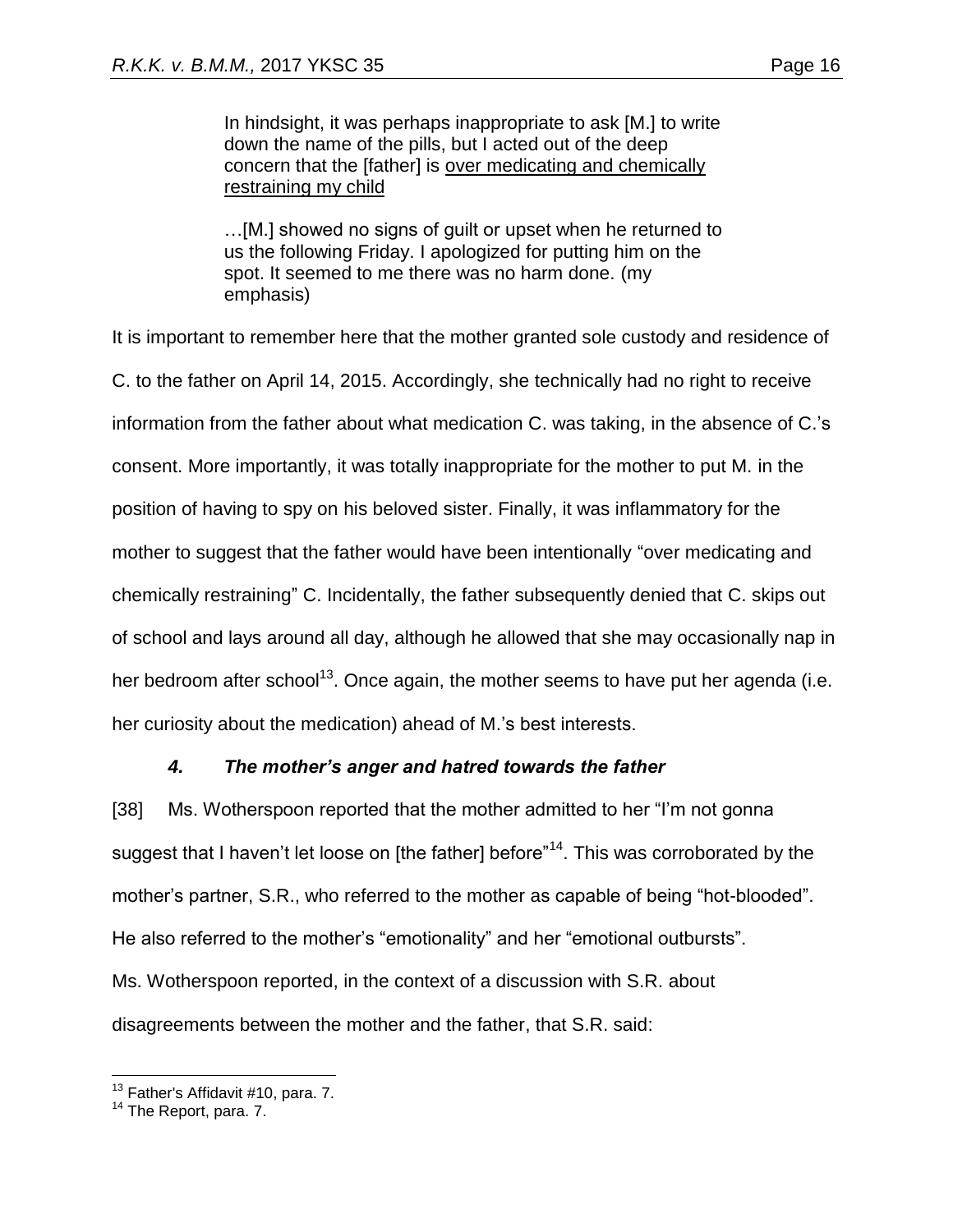… *[I]t goes back and forth until [the mother] gets frustrated with it, she overreacts a little bit, sometimes more than a little bit. In my opinion it's just words*… (my emphasis)

[39] In my opinion, it is more than just words. It is evidence of the mother's inability to refrain from expressing her anger and hatred towards the father. Having been involved with this conflict since 2008, this is a theme which has been ever present. It is inevitable that M. would pick up on this anger and hatred. Thus, the mother's seeming inability to restrain herself in this regard does not serve M.'s best interests, because it interferes with the ability of the two parents to communicate civilly and respectfully for M.'s sake.

[40] Like S.R., the mother's counsel tried to explain this behaviour by suggesting that it is brought on by the father's continual oppositional behaviour and his refusals to agree with everything that the mother proposes. In other words, the mother is provoked by the father's taunts until she explodes with anger. However, there are two examples in the evidence which do not bear this theory out.

[41] On October 16, 2016, the father sent a relatively innocuous email to the mother inquiring about the status of C.'s RESP. The subject of the email was stated to be "[C.'s] resp" 15:

> Hi…[C.] career planning this week and looking at post ed opportunities. Could you pls send us the latest status update on her education plan? Thanks.

The mother's reply on the same date included the following statements:

When we saw [C.'s] school career plummeting down the toilet due to your continuing influence, we asked her to make a sensible choice and stay here. When we saw that she couldn't or wouldn't make a sensible choice, perhaps due to coercion or bribery, and moved in with you, we stopped payment on the RESP… [W]e cashed in the RESP and went to Vienna…

 $\overline{a}$  $15$  Father's Affidavit #9, Exhibit B, pp. 7 and 8.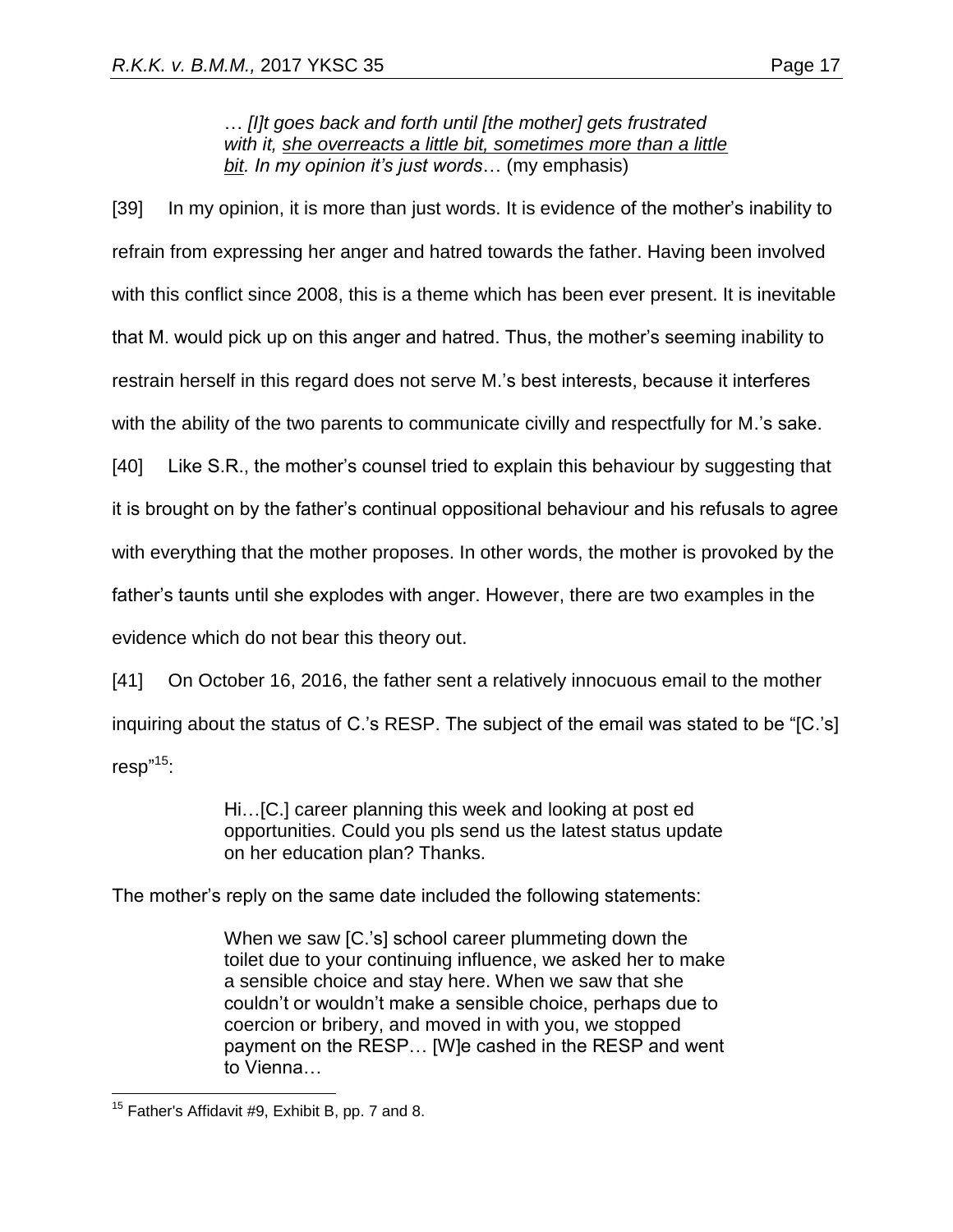There is no RESP…

…

You really should have taken your responsibility to [C.] beyond simply digging at me. You have probably completely eliminated her chances of graduating at all, much less with anything she can use toward post sec or a job. I hope you beam with pride when she serves up your Egg McMuffin next time you're driving down to get on your boat, you sick piece of shit. (my emphasis)

(As an aside, there is further corroboration in this email about the mother forcing C. to make a choice between the two households.)

[42] This cannot be fairly described as an emotional outburst that was provoked by the father. He simply made an innocent inquiry as to the status of the RESP. The mother's vitriolic response was not the result of a long drawn out series of back-andforth disagreements.

[43] Another example of the mother's anger and hatred towards the father is more historical, but nevertheless probative. The father deposed that when C. was in elementary school, at a time when he shared joint custody of her with the mother, the mother had changed C. from French immersion to the English stream without discussing or informing him. He said that when he raised the issue with the mother, she told him to "suck cock". The mother did not deny this, but instead referred to an earlier email she had sent to the father on March 22, 2012, suggesting that C. transfer into the English stream because she was having difficulty maintaining her marks. However, there is no evidence that the mother actually obtained the father's agreement on this issue or attempted to consult with him further about it. When the father wrote to the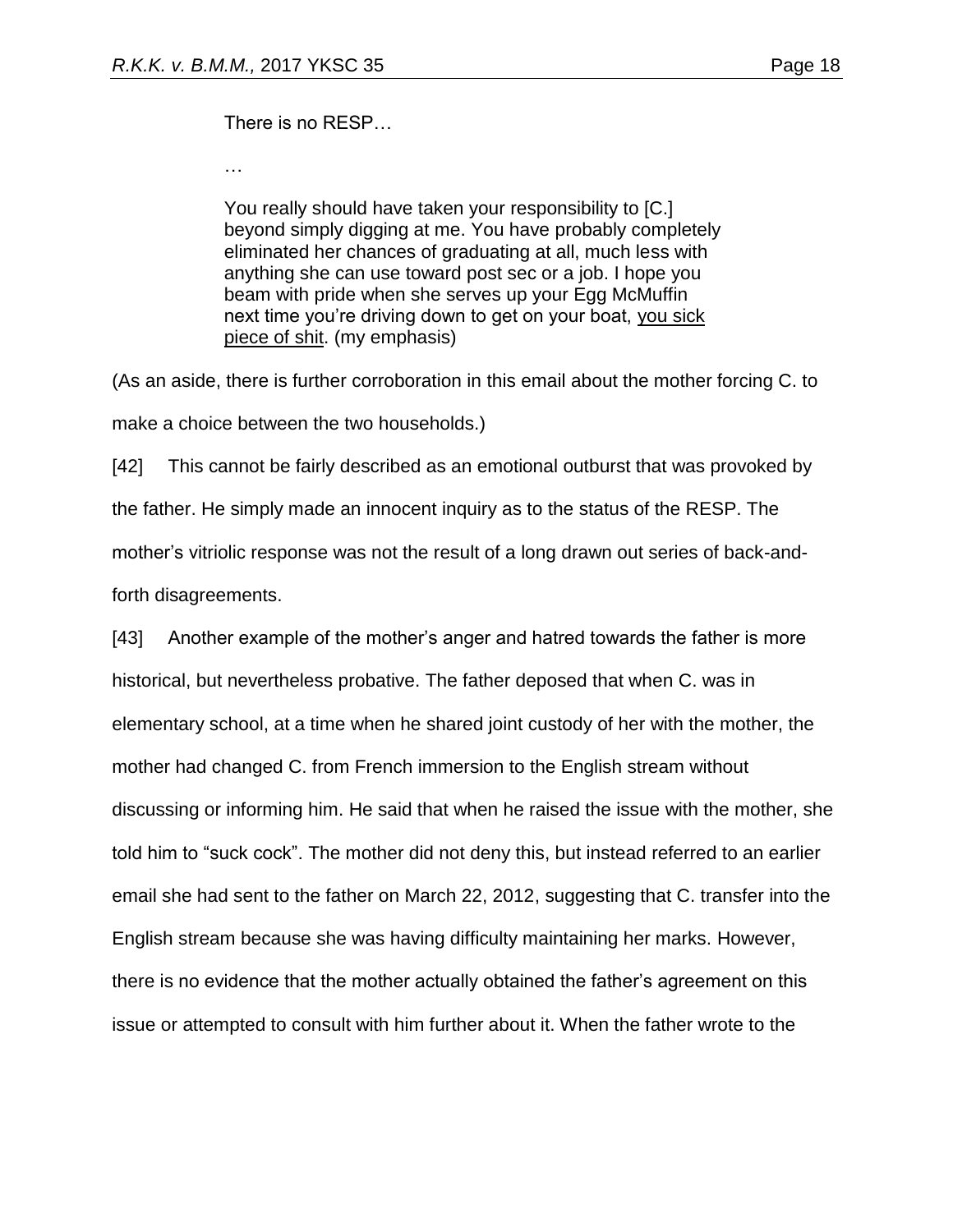mother to confront her about this outburst, the mother's responsive email of August 30,

2012, was defensive, evasive and demeaning towards the father<sup>16</sup>:

I should not have said Suck cock. What I meant in that vulgarity was that I wish you were more comfortable with who, and what, you are (and no, getting married won't change what you are). Of course, I just may have been caught off guard by being attacked on what was supposed to be a happy day.

[44] Interestingly, the mother's capacity to lose her temper has also been noted by M.

According to Ms. Wotherspoon, when she asked him whether his mother ever got angry

with him, he replied "she loses it sometimes" and said "I shake and vibrate. First of all, I

am not a nitwit." When Ms. Wotherspoon asked M. who told him that he was a nitwit, he

would not answer.

[45] It is also worth noting that the mother's own expert, Dr. Koch, in his report dated

September 28, 2011, following a personality assessment of the mother, stated as

follows:

Although [the mother] is average in Neuroticism, she did have high scores on the following facets of Neuroticism, anxiety and angry hostility. The implications for these elevations are that [the mother] is more likely than the average person to be anxious, generally apprehensive and prone to worry. She likely feels frustrated, irritable, and angry at other people more often than the average person. (my emphasis)

[46] My last point on this issue is to note something M. reported to Ms. Wotherspoon

about how each parent described the other in the context of their fighting and arguing<sup>17</sup>:

…He said the thing he liked best about being with his Mom was that she let him sleep in (on weekends). He said that the thing he would change was "*I'd change the fact that we should all just be nice to each other. We should all just be* 

 $16$  Mother's Affidavit #9, Exhibit R, p. 59.

<sup>&</sup>lt;sup>17</sup> The Report, para. 34.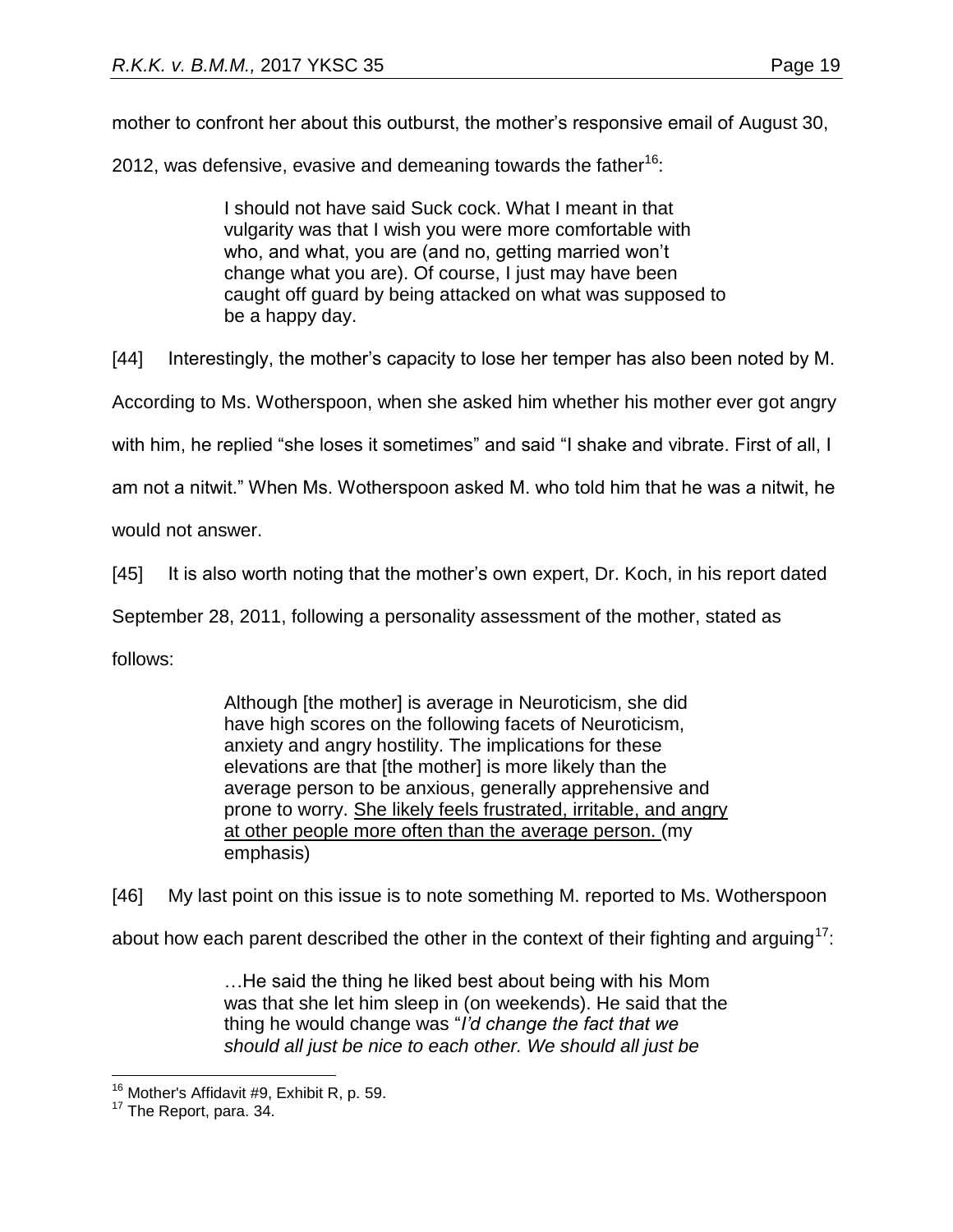*nice and no fighting and arguing. [The father] said my Mom's a difficult lady. Why would he say that? It's hurtful and mean. It hurts her feelings…My mom said my Dad is a horrible man. She's not a difficult lady, ok? Trust me.*" (my emphasis)

Assuming that M. was truthful in briefly describing these conversations, then the first thing to conclude from this passage is that neither parent should be talking in disparaging terms about the other. Having said that, the mother's description of the father as "a horrible man" is arguably more acerbic than the father's description of the mother as "a difficult lady". It is also further evidence of the mother's anger and hatred towards the father.

[47] As a result of the father being granted sole custody of M., he will have the exclusive authority to make all major (and minor) decisions for M.'s upbringing going forward. Of course, it would be desirable that he attempt to consult with the mother on truly major decisions (e.g. health care or schooling), but he will be under no legal obligation to do so.

#### *Issue #2: What should M.'s residential schedule be?*

[48] I take it to be a generally accepted fact in this case that M. is very dependent on consistency in his life, and conversely is very averse to change. In my general knowledge of people with autism spectrum disorder, this is not uncommon.

[49] To her credit, the mother seems to have recognized this fact as a central pillar in M.'s life, since she did not seek to change M.'s residential schedule, in the event that she was granted sole custody of him, subject only to any change in M.'s wishes as he matures.

[50] The father, on the other hand, seeks to change the residential schedule to reduce M.'s time with his mother to every second weekend (Friday after school until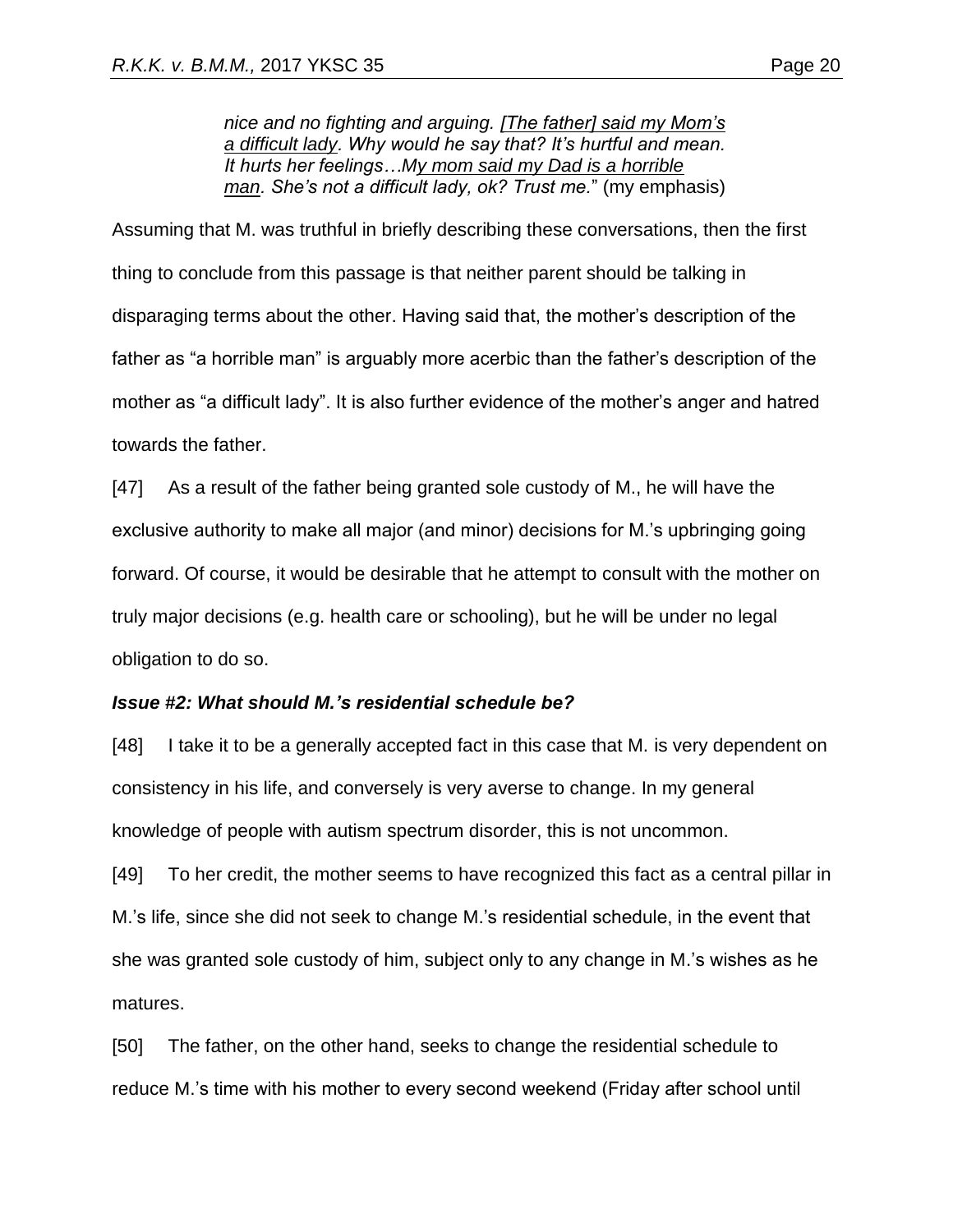Monday morning, or Tuesday morning if Monday is a holiday), with a midweek visit from after school until 8 PM every week. The only rationale put forward by the father's counsel for this reduction is that, firstly, it is not in M.'s best interests to have equal time with his mother and that, secondly, the residential schedule should change to reduce the conflict.

[51] With respect to the first rationale, I conclude there is no clear evidence that it would be contrary to M.'s best interests to continue to spend half his residential time with his mother. On the contrary, the Report suggests pretty clearly that M. has a strong bond with both his parents and loves them both very much<sup>18</sup>:

> [M.] told me that he loved both of his parents. He said that he wanted things to stay the same and he did not want to choose between them. He wished that everyone got along and would stop fighting. He missed [C.]. He said that if he had to choose, he would choose to live at his mother's home…

[52] As for the second rationale, I am not persuaded that having a weekly exchange where M. is dropped off or picked up at the mother's house, or alternatively, picked up or dropped off at the father's house is likely to do anything to diminish the level of conflict between the parents. On the contrary, it would seem more likely to create opportunities for increasing the conflict, especially if there are face-to-face exchanges between the parties. As I understand it, the pickups and drop-offs currently take place at M.'s school, after school on Fridays. Accordingly, there is no need for the parents to see each other at all at those times.

 $\overline{a}$ <sup>18</sup> The Report, para. 47.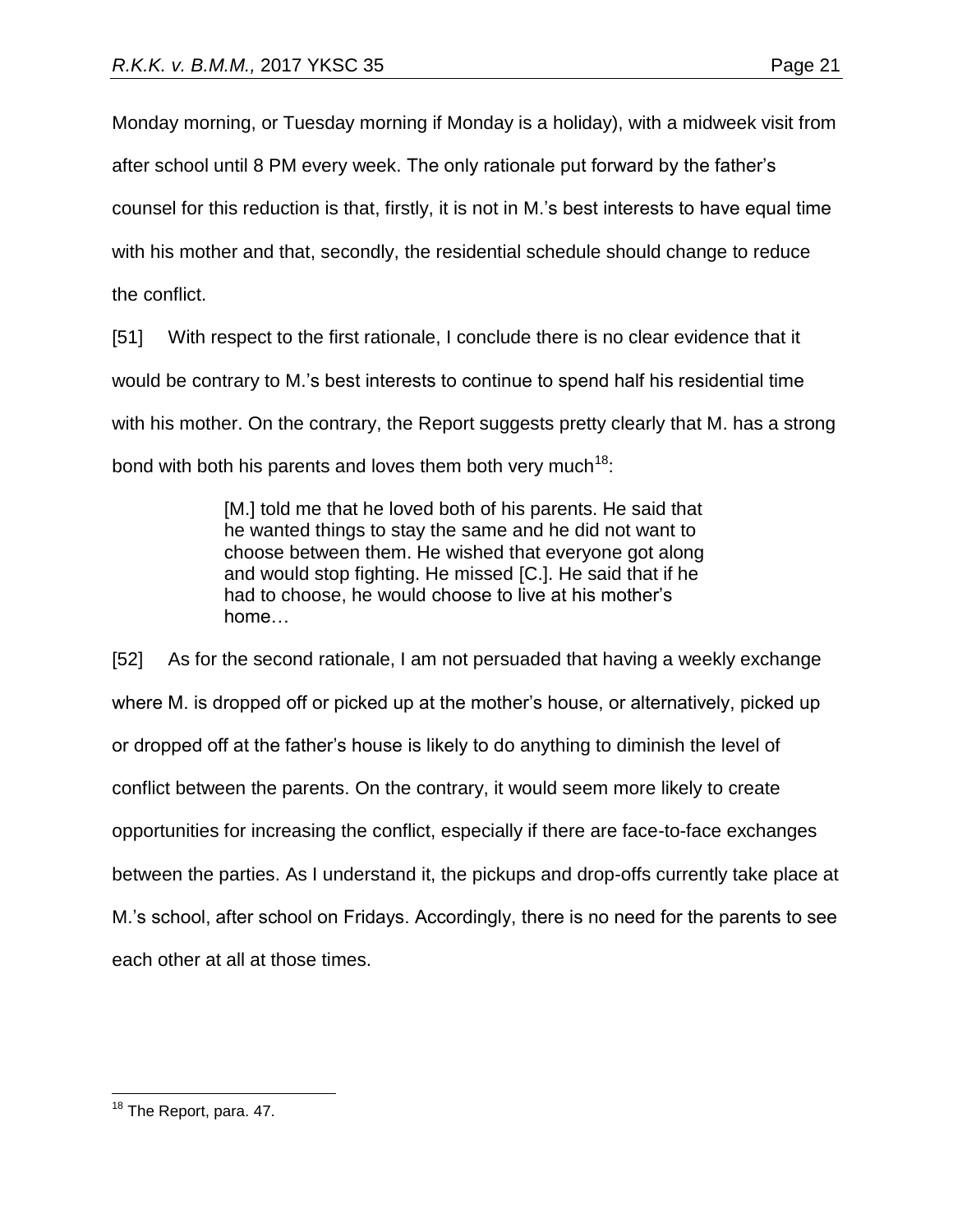[53] There is also the question of M.'s close bond with his sister, C. This is an undisputed fact. By allowing the residential schedule to remain as it is, M. will be able to see his sister for a week at a time, every second week.

[54] Finally, it is most important to recognize and fully appreciate that the week on, week off schedule has been in place, at least with respect to M., since shortly after the parties separated in July 2005, that is, for almost 12 years.

[55] In order to justify such a radical reduction in M.'s time with his mother, significantly more evidence would be required. Simply put, the father has not met his onus in this aspect of his application.

[56] Accordingly, I conclude that it is in M.'s best interests that the residential schedule should remain as it has been. Having said that, I conclude that the father's requests for specified holiday time in his notice of application are reasonable, and specifying them in the order arising from these reasons may do a great deal to reduce the conflict between the parties. On that basis, I also rule that M.'s holiday time will be shared between the parties as follows<sup>19</sup>:

- a. Each parent will have half of the summer break with M. The father will have the first half of the summer vacation in 2017 and in every oddnumbered year following. The mother will have the first half of the summer vacation in 2018 and in every even-numbered year following.
- b. Each parent will have one week of school Christmas vacation with M. The father will have the first week until Boxing Day in 2017 and in oddnumbered years following. The mother will have the first week until Boxing Day in 2018 and in even-numbered years following.

 $19$  Of course, the final wording of the order is left to counsel to agree upon.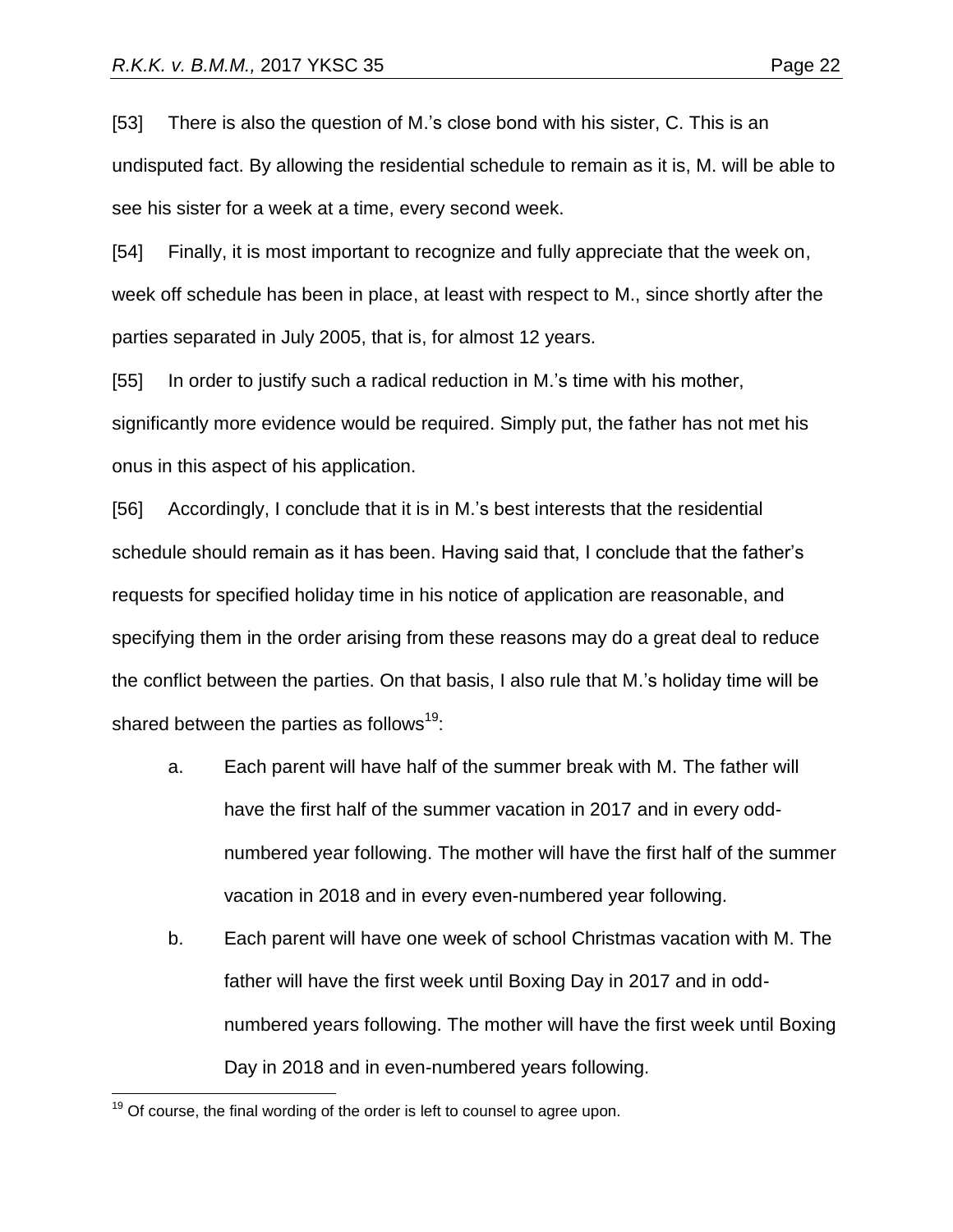- c. Spring break will be shared so that each parent has one week of spring break with M. In the event that spring break is only one week long, that week will alternate between the father and the mother from year to year.
- d. M. will celebrate his birthday with the mother in 2017 and with the father in 2018, alternating from year to year.
- e. M. will spend Mother's Day with the mother and Father's Day with the father.
- f. M. will spend the father's birthday with the father and the mother's birthday with the mother, overnight in each case.

# *Issue #3: should the mother be required to repay the funds she withdrew from C.'s RESP?*

[57] In the father's application, he seeks an order that the mother repay forthwith the funds she withdrew from C.'s RESP. As I noted above, the mother cashed in the RESP sometime after C. moved in with the father full-time in September 2014. Her counsel clarified that she used the funds to take herself on a holiday in Vienna (there was no joint trip with S.R.). The mother's counsel also clarified that the amount withdrawn by the mother was \$16,853.42, representing her total contributions to the plan. There is no dispute that the mother was the sole contributor to this RESP. Although the father speculated that the plan may be worth as much as \$52,000, the mother's counsel has persuaded me that this is actually the "illustration value", which is the best estimate from the plan administrators of the plan's maximum worth, upon its maturity. This estimate is, in turn, greatly dependent on market fluctuations. It is not the value which the mother received when she cashed in the plan.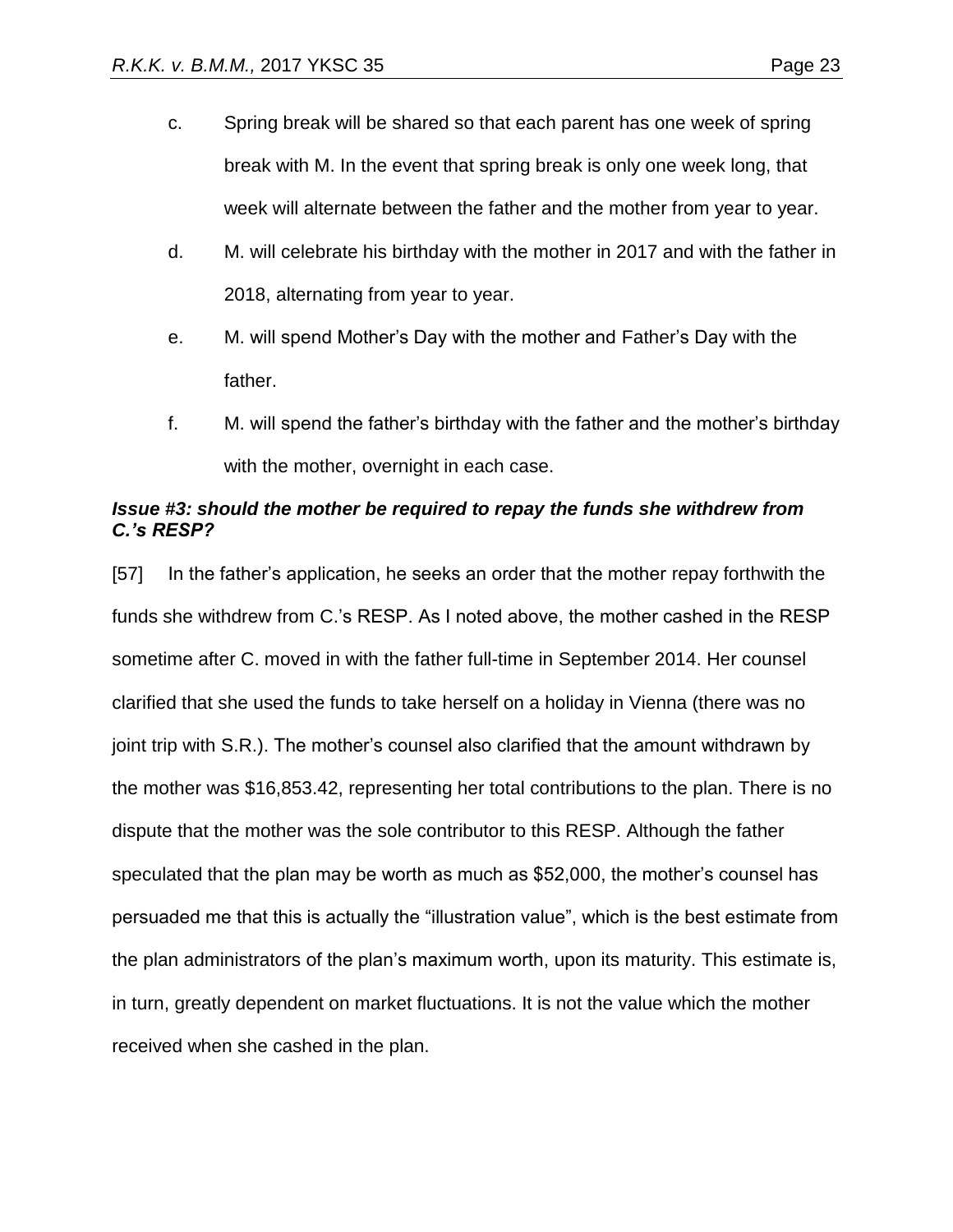[58] The main issue here is whether C. has any proprietary interest in the RESP. I am

not persuaded that she does. Rather, I am satisfied that the mother was the legal owner

of the plan and that she was within her rights to cash in the plan and use the money as

she saw fit.

[59] The mother's counsel referred me to *C.S.M. v. W.S.L.*, 2015 BCPC 252, as

authority for the proposition that the mother was the legal owner of the plan. The case

also mentions that there is little to no case law dealing with RESP's. There, Saunders J.

states:

# THE NATURE OF A RESP

16 There is no specific reference to an RESP in the *FLA* [Family Law Act] or in the Federal Child Support Guidelines and little to no case law in the provincial court dealing with RESPs.

17 The Canada Revenue Agency defines an RESP as a contract between an individual (the subscriber) and a person or organization (the promoter). The subscriber names one or more beneficiaries and the promoter agrees to pay educational assistance payments to the beneficiary who pays income tax on the payments. If the payments are not made to the beneficiary the promoter pays the subscriber. There is a reversionary interest vested in the subscriber.

18 There are group plans in which contributions of a large number of subscribers are pooled. There are individual plans set up for a single beneficiary or family plans for more than one family member. The subscriber has discretion over how the assets are invested and the timing and amount of the payments of the education assistance.

19 Another categorization of an RESP is that it is property and falls within Part 5 (Property Division), or Part 8 (Children's Property) of the *FLA.* The RESP, according to the Canada Revenue Agency is the property of the subscriber contributing to the education fund for the child as beneficiary. The provincial court would not have jurisdiction to deal with the application under Part 5. (my emphasis)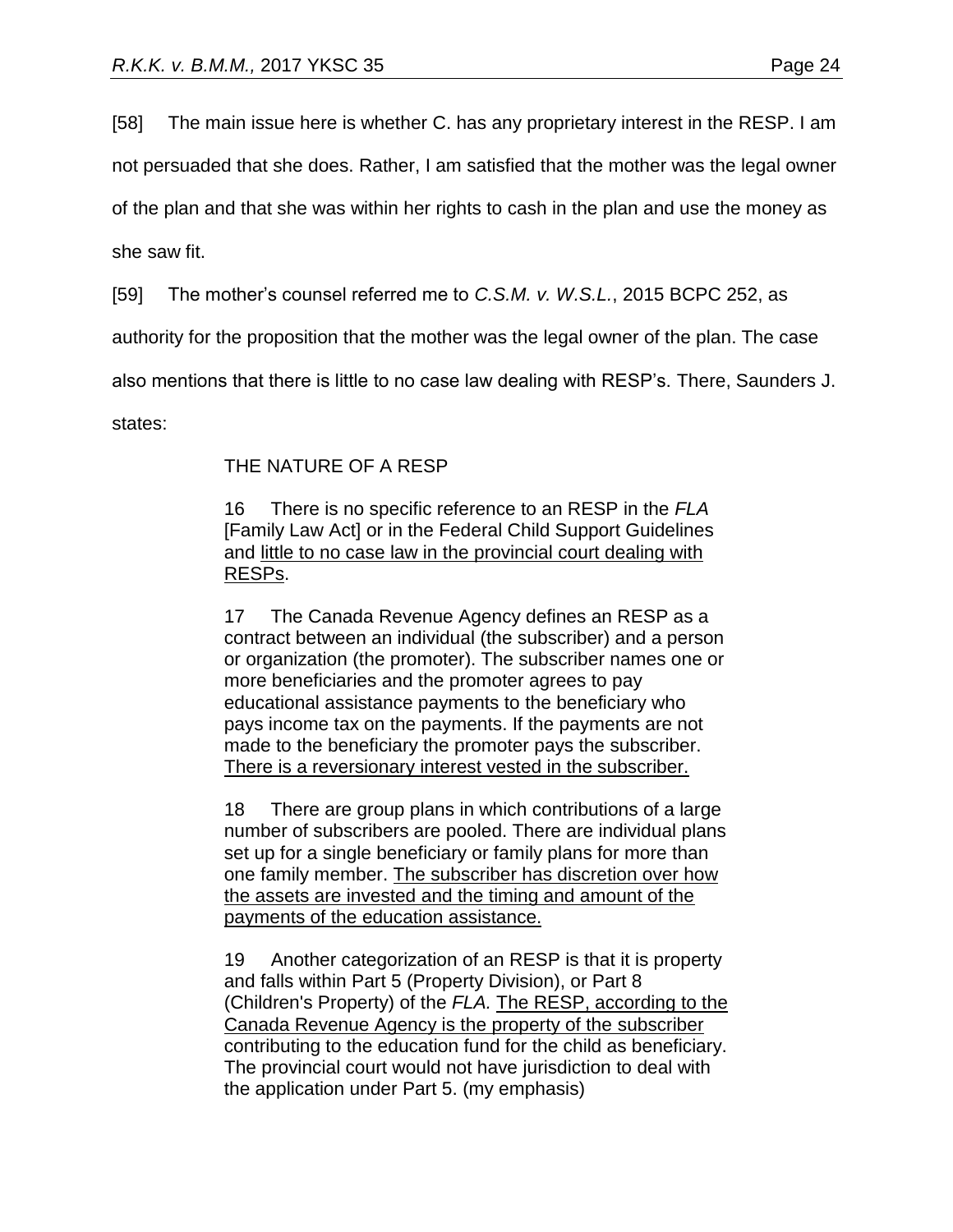[60] The father's counsel was only able to provide two cases in support of her

proposition that C. had a proprietary interest in the RESP. Both are distinguishable.

[61] The first case is *England v. Nguyen*, 2015 MBQB 139 ("*England*"). The case has some factual similarities to the case at bar in that the respondent mother had withdrawn some RESPs because of her bitterness over the decision of the children to move in with their father. This is noted by Johnston J., as follows:

> 60 There is no question that the respondent can be criticized for her conduct regarding the child support issue. Likely owing to her personal bitterness over the children's decision to ultimately relocate to reside with their father, she has stubbornly refused to appropriately provide for their financial support, although very aware of her obligation in law to do so.

[62] *England* is a complicated case because there were three different trials.

However, at the end of the day, the mother was required to repay a portion of the

RESPs to the children. What distinguishes this case from the case at bar is that, during

the second trial, the father was designated by the court as the "trustee" for the RESPs.

At the third trial, the mother claimed she was mistaken about this designation when she

admitted transferring the RESPs into other forms of investments. Johnston J. rejected

this explanation:

51 As part of the previous disposition upon the completion of the second trial, this court directed that the petitioner be designated as trustee for any remaining RESPs. A great portion of the financial disclosure motion and evidence received on the second day of the third trial, was largely focussed on what has become of the parties' RESPs accumulated for the children's benefit.

52 While not particularly disputing the value submitted by the petitioner, the respondent acknowledges that she transferred the RESPs into other forms of investments, and submits she was "mistaken" with respect to the court's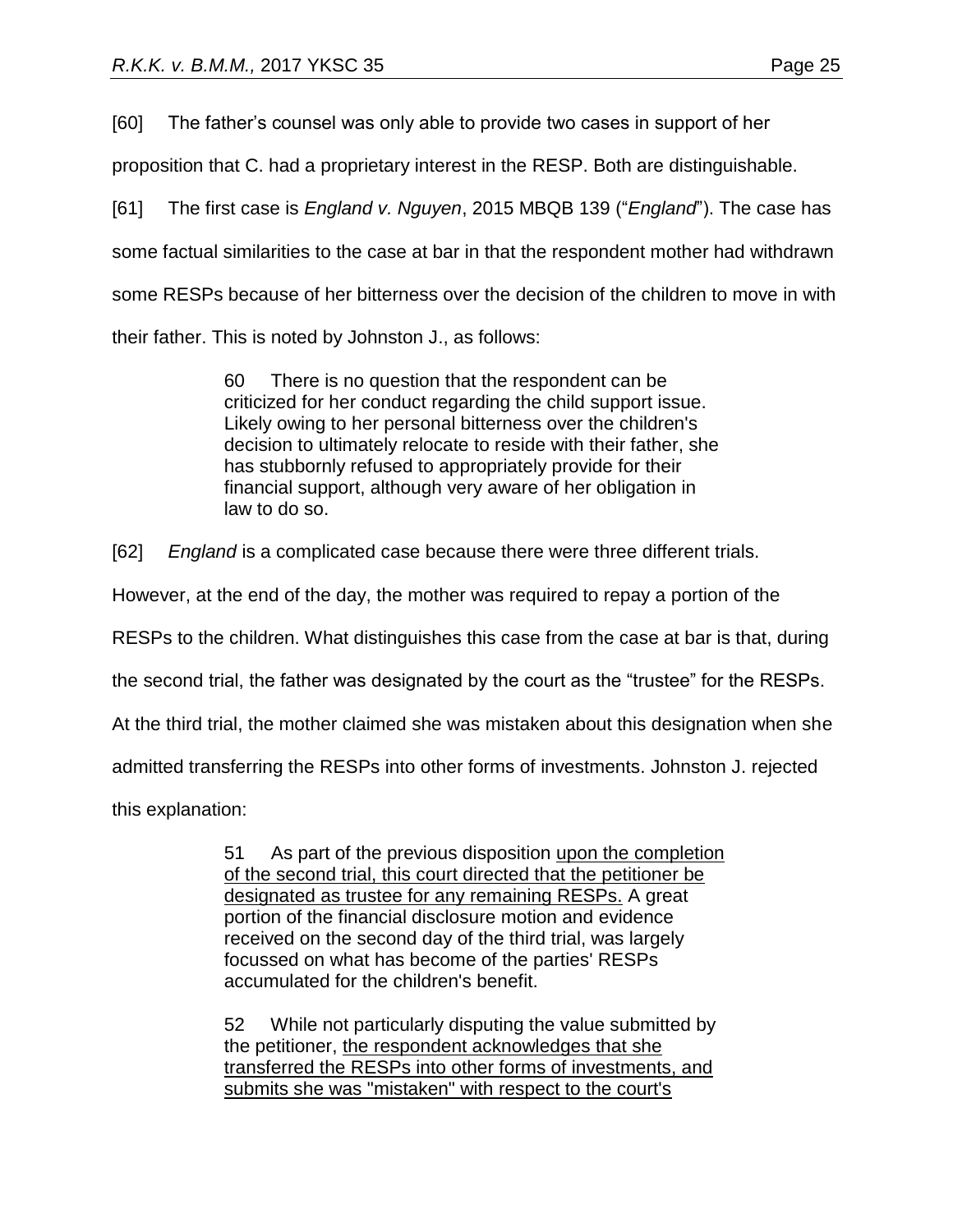# previous disposition regarding the designation of the petitioner as trustee.

…

62 Regarding the RESPs, this court does not accept that the actions undertaken by the respondent after the completion of the second trial, to transfer the RESPs into another form, is based upon a "misunderstanding." Rather, it is this court's view that it was a further blatant attempt to avoid affording a financial benefit to the children themselves. (my emphasis)

[63] Thus, unlike the case at bar, the mother did not assert that she was the legal owner of the RESPs. On the contrary, the father had previously been designated as the trustee for the RESPs, and therefore was entitled to have those funds, or what

remained of them, returned to him.

[64] The second case relied upon by the father's counsel is *C.A.S. v. A.M.S.*, 2002

BCSC 1558 ("*C.A.S.*"). There, the plaintiff was a child who sued her mother for allegedly

misappropriating funds from the child's RESP. The claim was characterized as a breach

of trust and fiduciary duty. The mother was the registered subscriber of the RESP, but

several years after the plan had been established, she began to withdraw funds from it.

She also changed the designated beneficiary from the plaintiff child to another one of

her children. Loo J. explained the reason for this as follows:

9 The defendant was examined for discovery at length on why she removed her daughter as a beneficiary but the defendant, I think it is fair to say, does not give a straight answer. Reviewing the entire examination for discovery transcript, it appears that she was given a number of opportunities to explain why she removed her daughter as the beneficiary. While she insisted on maintaining control and discretion over the funds, at no time does she suggest that the RESP was her money. Rather, her excuse for not providing the RESP to her daughter was because she considered her daughter was rude and arrogant. In her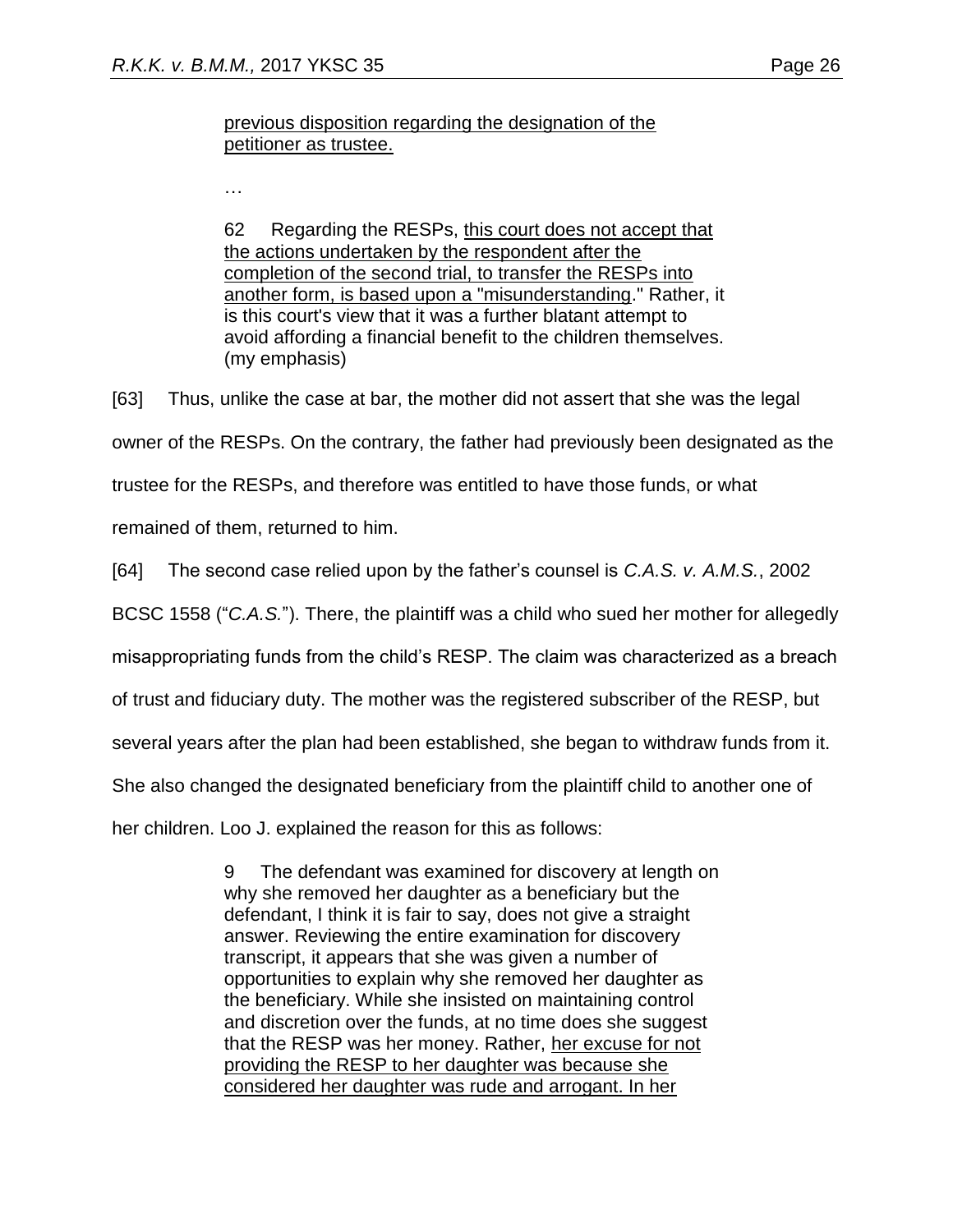# words, "She cut me off and I decided to cut her off." (my emphasis)

[65] Again, there are some factual similarities between that case and the case at bar. However, what distinguishes *C.A.S.* is that the mother and her former spouse had earlier entered into a consent order that the mother "shall continue to hold the RESP for the child of the marriage, *C.A.S.*, for her university education". It was that term of the order, which Loo J. said gave rise to the action for breach of fiduciary duty (para. 4). In other words, the consent order effectively placed the mother in a position of legal trustee for the RESP in favour of the child.

[66] I conclude that the mother in the case at bar was not in a similar position. Rather, as the sole subscriber and contributor, she was the legal owner of the RESP. While she may have had a moral obligation towards C. to ensure that the funds were preserved for C.'s post-secondary education, she had no legal obligation to do so.

# *Issue #4: Shall the parties share equally in the cost of counselling and/or play therapy services for C. and M.?*

[67] This was the final item of relief the father sought in his notice of application. However, there was no argument about the point at the hearing and there is little or no evidence relating to it. That said, with a view to minimizing the need for further court applications, at least in the immediate future, and also with a view to minimizing the level of conflict between the parties, I feel it is appropriate to deal with this issue on my own motion.

[68] It is important to note here that the mother will be incurring a significant expense to have M. assessed at CARD (\$1,800 USD, plus her and M.'s travel costs to Southern California, as well as the accommodations during the assessment, which is expected to